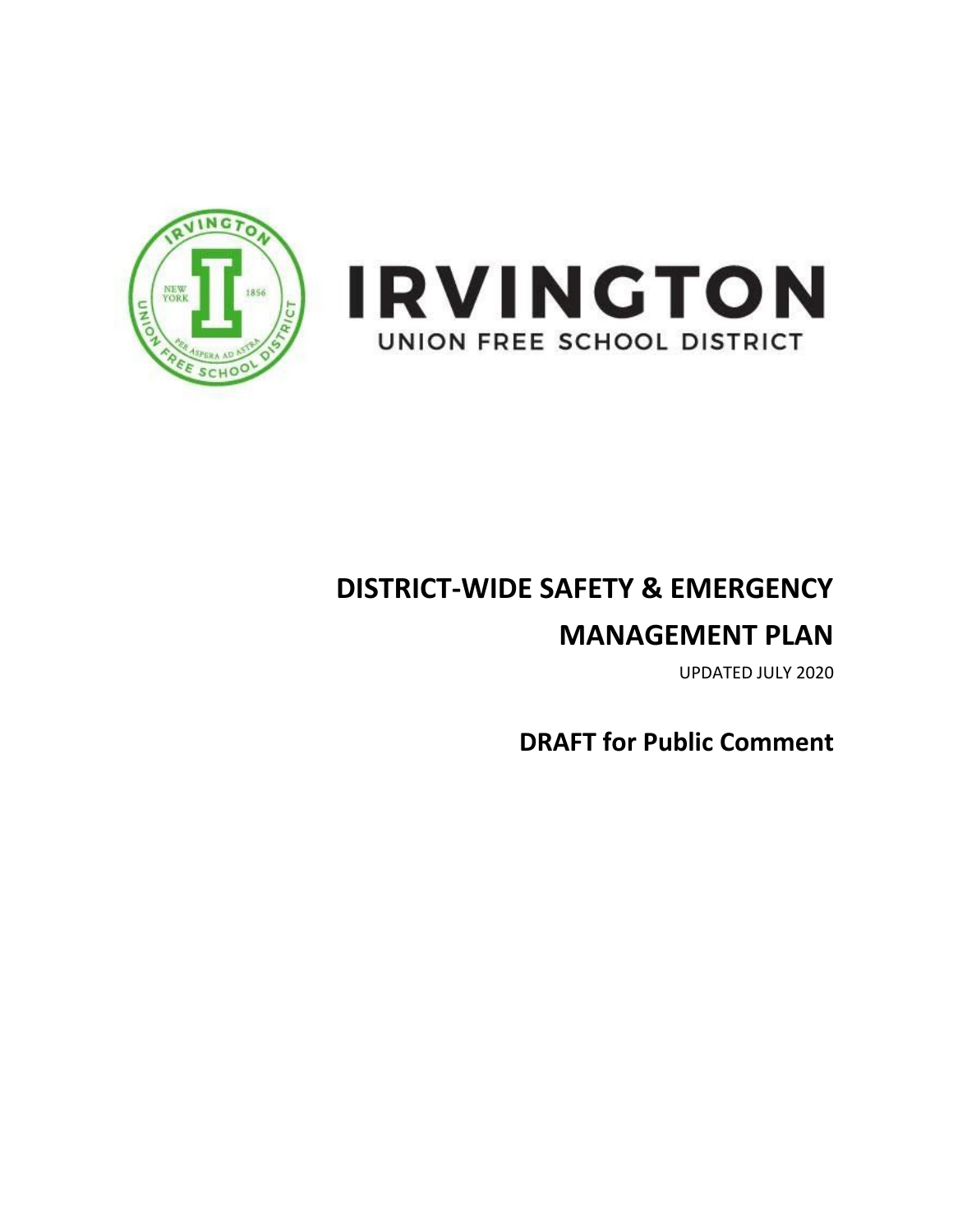# **DISTRICT-WIDE SAFETY & EMERGENCY MANAGEMENT PLAN**

#### **TABLE OF CONTENTS**

| SECTION I - GENERAL CONSIDERATIONS AND PLANNING GUIDELINES        | 3              |
|-------------------------------------------------------------------|----------------|
| <b>PURPOSE</b>                                                    | 3              |
| <b>IDENTIFICATION OF SCHOOL TEAMS</b>                             | 4              |
| <b>CONCEPT OF OPERATIONS</b>                                      | $\overline{7}$ |
| PLAN REVIEW AND PUBLIC COMMENT                                    | $\overline{7}$ |
| SECTION II - RISK REDUCTION/PREVENTION AND INTERVENTION           | 8              |
| PREVENTION AND INTERVENTION STRATEGIES                            | 8              |
| <b>IMPROVING COMMUNICATION WITH STUDENTS</b>                      | 8              |
| REPORTING THREATS OR ACTS OF VIOLENCE                             | 9              |
| TRAINING, DRILLS, AND EXERCISES                                   | 9              |
| STAFF DEVELOPMENT TRAINING                                        | 10             |
| PROACTIVE BUILDING SECURITY MEASURES                              | 11             |
| VITAL EDUCATIONAL INFORMATION                                     | 11             |
| EARLY DETECTION OF POTENTIALLY VIOLENT BEHAVIOR                   | 11             |
| <b>HAZARD IDENTIFICATION</b>                                      | 12             |
| SCHOOL SAFETY PERSONNEL ALLOCATIONS, HIRING, DUTIES, AND TRAINING | 14             |
| <b>SECTION III - RESPONSE</b>                                     | 16             |
| NOTIFICATION AND ACTIVATION (INTERNAL AND EXTERNAL COMM.)         | 16             |
| SITUATIONAL RESPONSES                                             | 18             |
| MULTI-HAZARD RESPONSE                                             | 18             |
| <b>RESPONSE PROTOCOLS</b>                                         | 18             |
| RESPONSES TO IMPLIED OR DIRECT THREATS OF VIOLENCE                | 19             |
| <b>RESPONSES TO ACTS OF VIOLENCE</b>                              | 21             |
| <b>DISTRICT EMERGENCY RESOURCES</b>                               | 21             |
| <b>INCIDENT COMMAND SYSTEM</b>                                    | 22             |
| SECTION IV - COMMUNICATION WITH OTHERS                            | 24             |
| OBTAINING ASSISTANCE DURING EMERGENCIES                           | 24             |
| OBTAINING ASSISTANCE FROM GOVERNMENT OFFICIALS                    | 24             |
| CONTACTING PARENTS AND GUARDIANS                                  | 24             |
| <b>SECTION V - RECOVERY</b>                                       | 26             |
| DISTRICT SUPPORT FOR BUILDINGS                                    | 26             |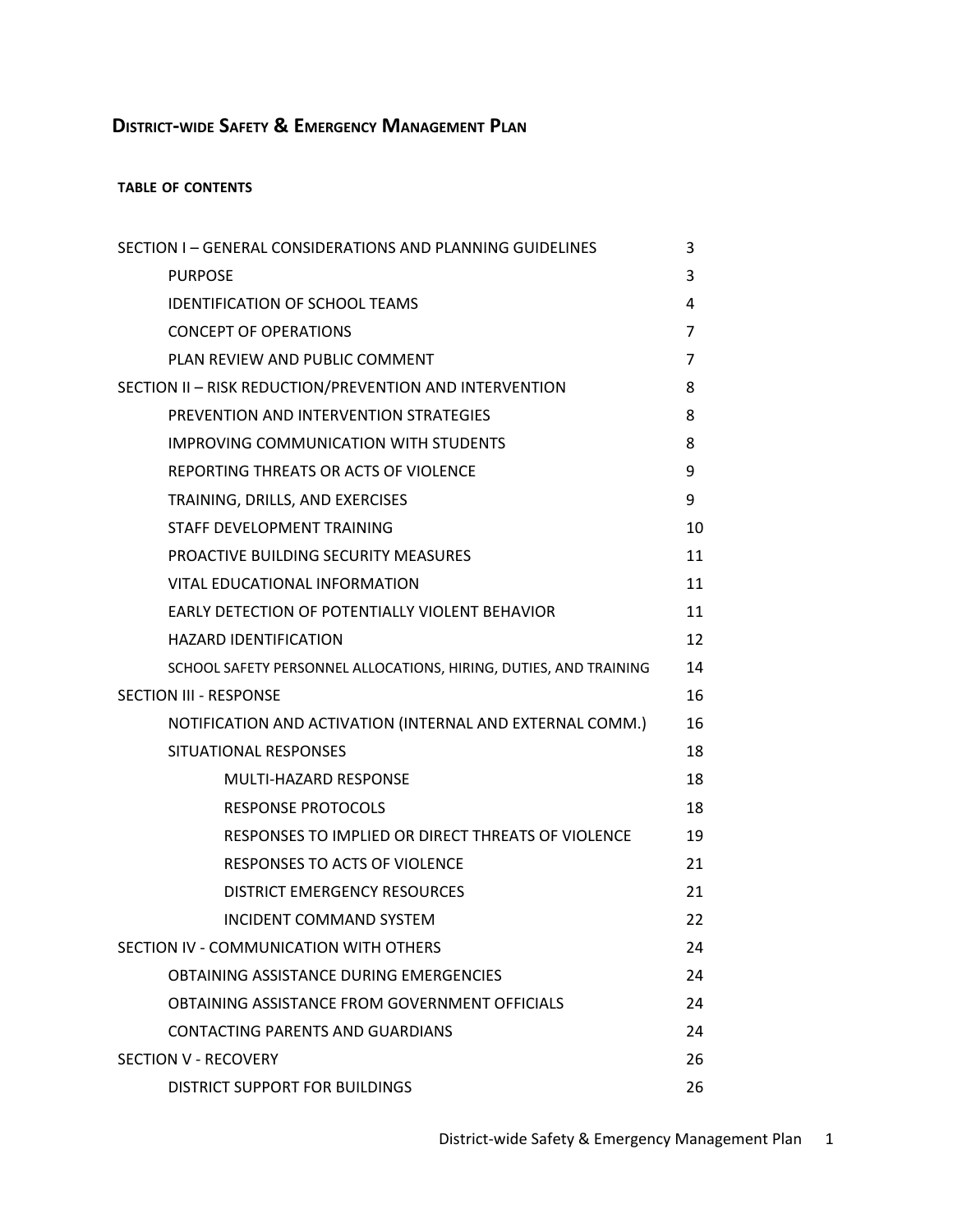#### **APPENDIX**

| Appendix 1            | LISTING OF SCHOOL BUILDINGS              | -27 |
|-----------------------|------------------------------------------|-----|
| APPENDIX <sub>2</sub> | BUILDING-LEVEL EMERGENCY RESPONSE PLANS  | 28  |
| APPENDIX 3            | MEMORANDA OF UNDERSTANDING               | 29  |
| APPENDIX 4            | DISTRICT RESOURCES - CONTACT INFORMATION | 30  |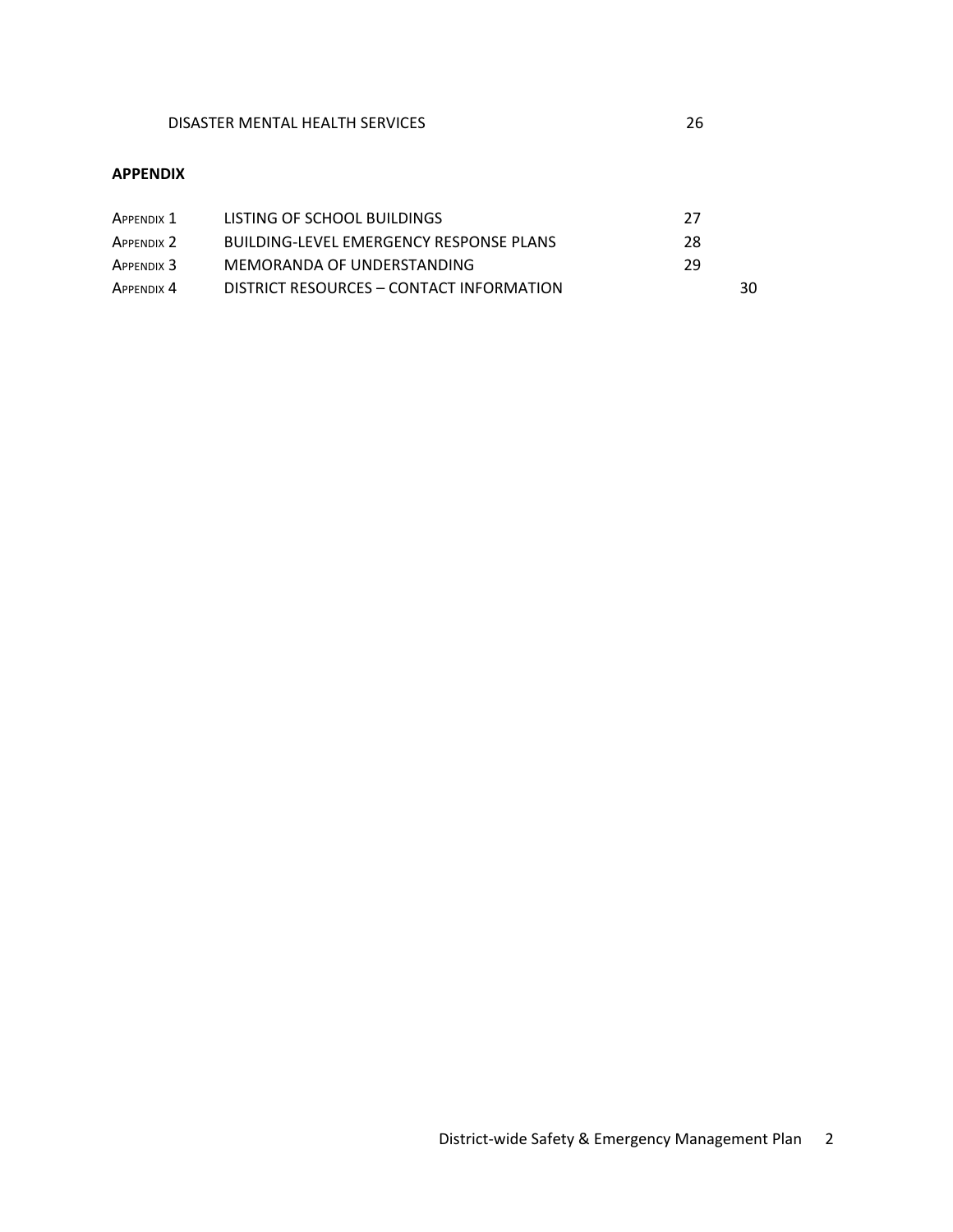## **SECTION I GENERAL CONSIDERATIONS AND PLANNING GUIDELINES**

## **PURPOSE**

Emergencies in schools are defined as undesirable events that occur and have the potential to cause injury or illness to members of our school community or disrupt the orderly educational process. They range from acts of bullying or harassment to catastrophic natural or man-made events. Emergency management is the discipline of dealing with and avoiding risks. It is a discipline that involves preparing for an emergency situation or disaster before it occurs as well as supporting and rebuilding from the emergency after natural or human-made disasters have occurred.

Emergency management in our schools is the continuous process by which our staff, students, administrators, parents, school groups, emergency responders and our community manages hazards in an effort to avoid or mitigate the impact of disasters resulting from hazards. Preventive measures and good planning will reduce the likelihood that emergencies will occur and allow us to address those that do in an expeditious and effective manner.

Districts are required to develop district-wide school safety and emergency management plans designed to prevent and effectively manage such events to minimize the effects of serious incidents and emergencies. These plans also facilitate the coordination of the District with local and county plans and resources when incidents and emergencies occur.

The district-wide plan is responsive to the needs of all schools in the District and is consistent with the more detailed building-level emergency plans. Districts are vulnerable to a wide variety of acts of violence; and natural and manmade disasters. To address these threats, the State of New York has enacted the Safe Schools Against Violence in Education (S.A.V.E.) law. Project S.A.V.E. is a comprehensive planning effort that addresses prevention, response, and recovery with respect to a variety of emergencies in schools.

The Irvington Union Free School District supports the S.A.V.E. legislation. As such, the Superintendent of Schools, Board of Education, and the entire District staff encourages and advocates on-going district-wide cooperation in support of Project S.A.V.E.

#### **SUPERINTENDENT'S DIRECTIVE**

The Assistant Superintendent for Business and Operations will serve as the District's Chief Emergency Officer (CEO) whose duties shall include, but not be limited to:

- 1. Coordination of the communication between school staff, law enforcement, and other first responders;
- 2. Leading the efforts of the district-wide school safety team in the completion and yearly update of the district-wide school safety plan and the coordination of the district-wide plan with the building-level emergency response plans;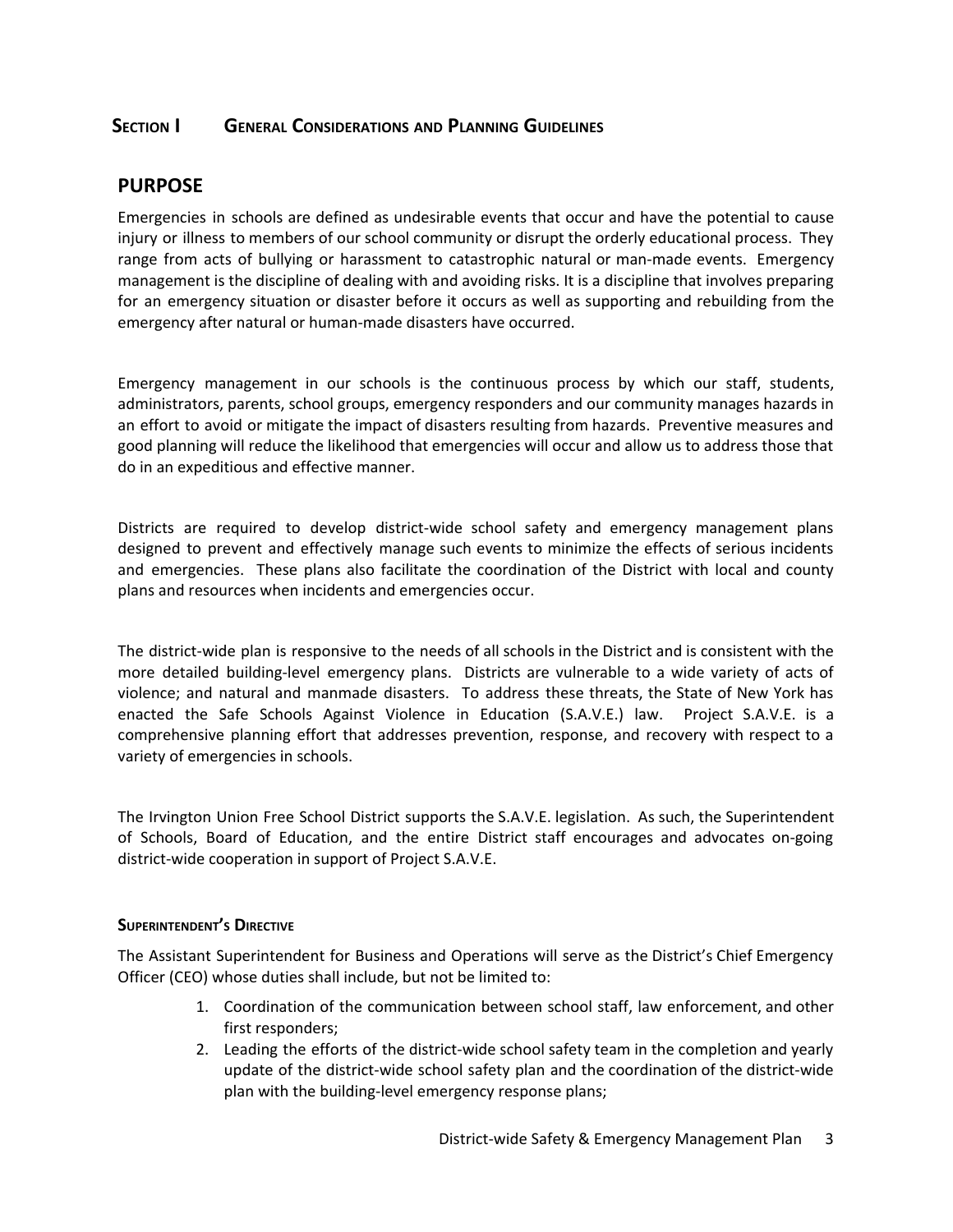- 3. Ensuring staff understanding of the district–wide school safety plan;
- 4. Ensuring the completion and yearly update of building-level emergency response plans for each school building The CEO will require each building principal to maintain a Building-level Emergency Response Plan in compliance with Commissioner of Education Regulation 155.17(2). Each plan should be updated annually with the assistance of the Building Emergency Response Team (BERT). The plan shall provide for lockdown, lockout, sheltering, evacuation, early dismissal, fire and other emergency planning and notification (when necessary) to students and staff, annual drills and exercises, and coordination with local and county emergency preparedness administrators. These plans shall be submitted to the District's Safety Team for annual approval and incorporation into the overall District-wide Safety and Emergency Management Plan.
- 5. Assisting in the selection of security related technology and development of procedures for the use of such technology;
- 6. Coordination of appropriate safety, security, and emergency training for district and school staff, including required training in the emergency response plan;
- 7. Ensuring the conduct of required evacuation and lockdown drills in all district buildings as required by Education Law section 807; and
- 8. Ensuring the completion and yearly update of building-level emergency response plans by the dates designated by the commissioner.

#### **IDENTIFICATION OF SCHOOL TEAMS**

The District-wide Safety and Emergency Management Plan was developed pursuant to Commissioner's Regulation 155.17(b)(13). At the direction of the Board of Education and under the direction of the Superintendent, a District-wide Safety Team will be utilized for emergency management within the District. The Safety Team shall include, but is not limited to, representatives of the school board, teacher, administrator, and parent organizations, school safety personnel and other school personnel including bus drivers and monitors. At the discretion of the board of education, a student may be allowed to participate on the safety team, however, no portion of a confidential building-level emergency response plan shall be shared with such student nor shall such student be present where details of a confidential building-level emergency response plan or confidential portions of a district-wide emergency response strategy are discussed.

The duties of the team shall include the development, review, and update of the District-wide Safety and Emergency Management Plan in compliance with Commissioner of Education Regulation 155.17. The District Safety Team should meet regularly throughout the year to conduct the following business:

- 1. Assess and review the District-wide Safety and Emergency Management Plan annually.
- 2. Make any necessary recommendations regarding emergency operations, planning, procedures, and/or protocols.
- 3. Conduct training sessions as necessary.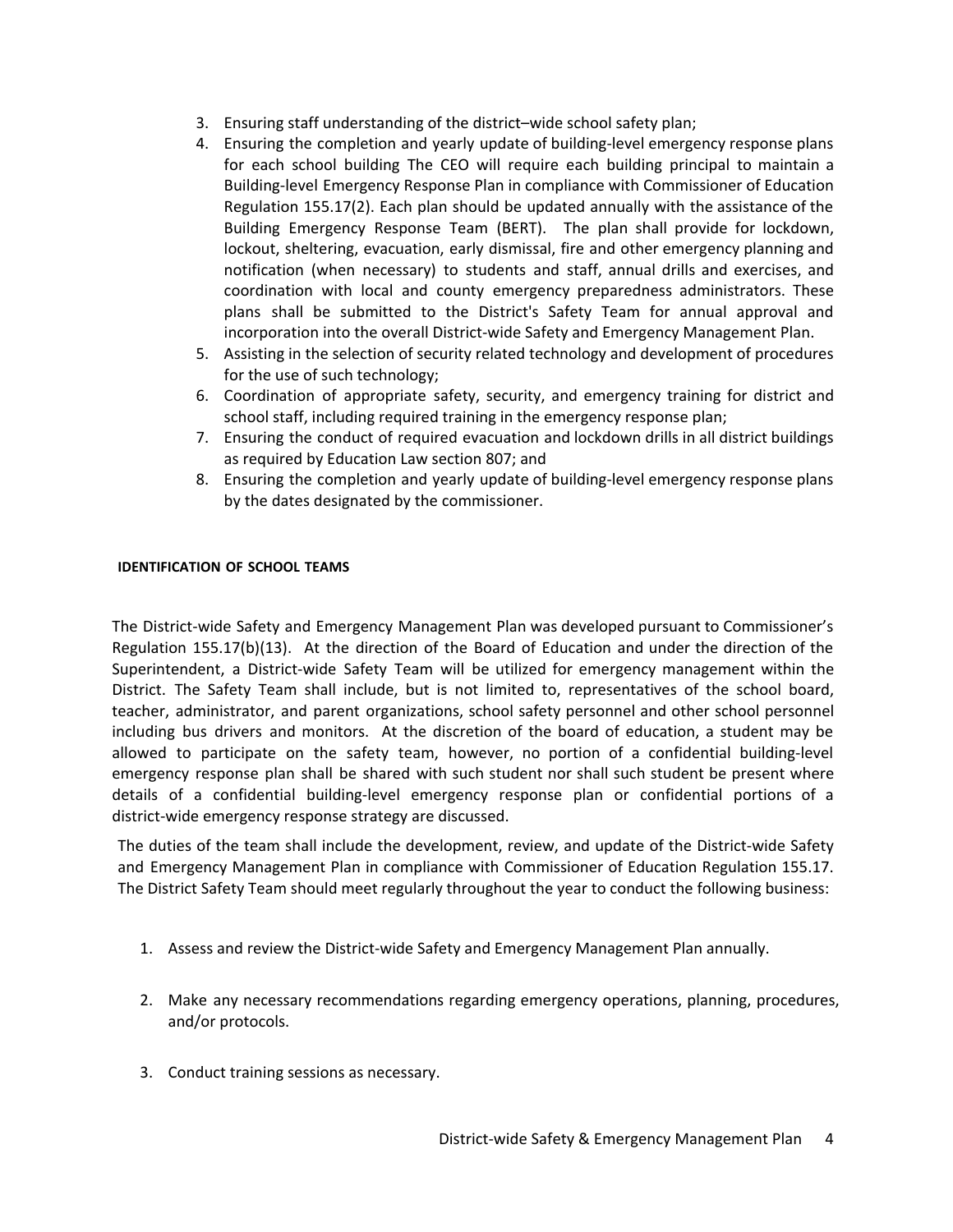- 4. Meet with, oversee, and help guide the Building-level Emergency Response Teams at each school as necessary.
- 5. Meet as needed with the District's Emergency Management Consultant to review protocols and procedures as well as receive training and instruction.
- 6. Meet with local government and emergency service organization officials to develop procedures for obtaining guidance and for emergency situations that exceed the expertise and/or resources of the District. These procedures may then be incorporated into the District's Emergency Management Plan.
- 7. Conduct all other business as deemed necessary.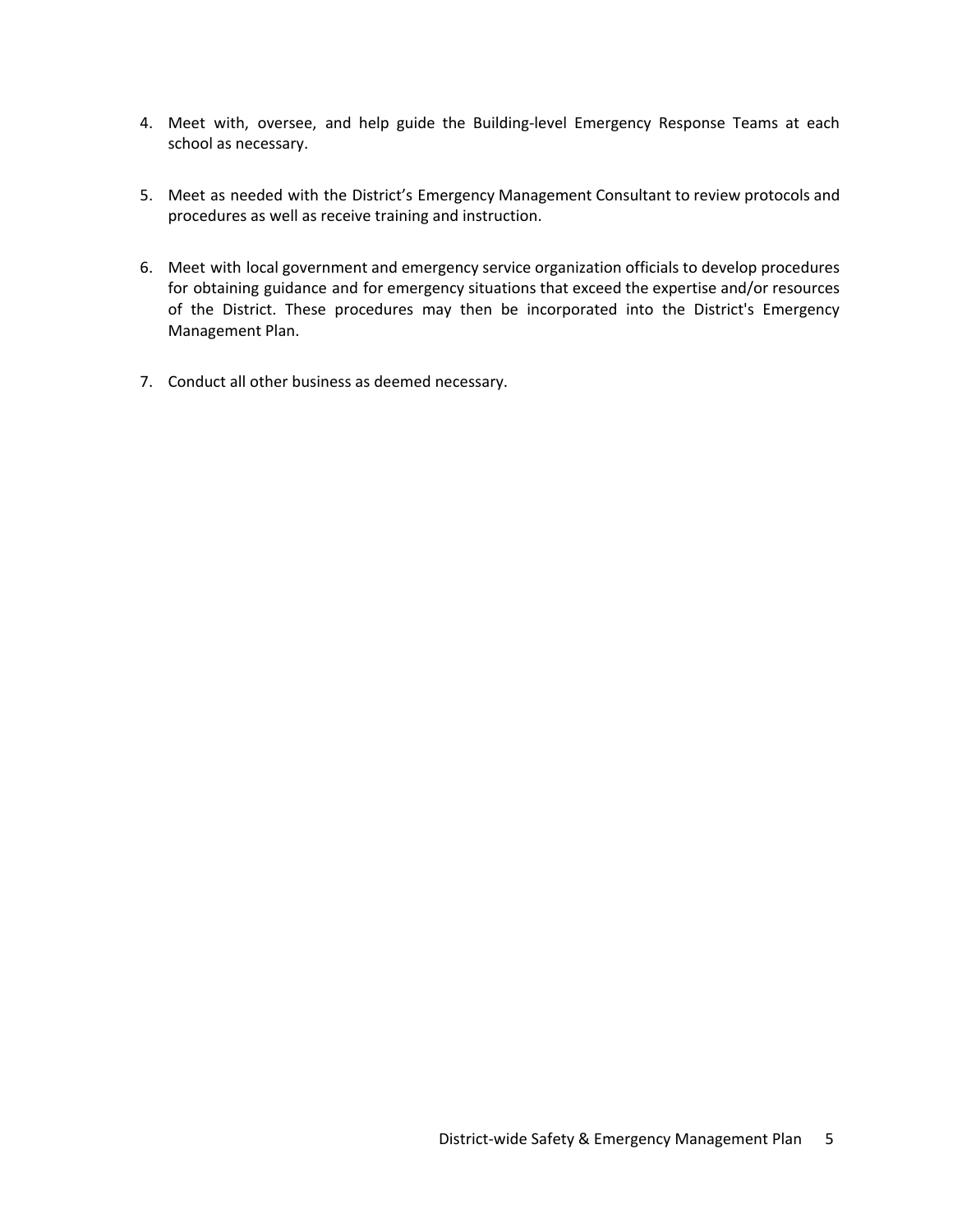## **DISTRICT SAFETY TEAM:**

*Members listed here may be removed from the "additional emergency numbers" table*

| <b>TITLE</b>                                                              | <b>NAME</b>                       | <b>OFFICE PHONE</b> |
|---------------------------------------------------------------------------|-----------------------------------|---------------------|
| Superintendent of Schools                                                 | Kristopher Harrison               | 914 591-8501        |
| Assistant Superintendent for Business and<br>Operations                   | <b>Carol Stein</b>                | 914 591-9780        |
| Interim Assistant Superintendent for<br><b>Curriculum and Instruction</b> | <b>Mary Ellis</b>                 | 914 591-4328        |
| <b>Director of Facilities</b>                                             | <b>Gary Knowles</b>               | 914 591-4678        |
| High School Principal                                                     | Juliet<br>Gevargis-Mizimakoski    | 914 591-8648        |
| HS/MS Head Custodian                                                      | <b>Rich Pittore</b>               | 914 269-5561        |
| Director of Athletics, PE, Health                                         | John Buonamano                    | 914 591-8673        |
| Middle School Principal                                                   | David Sottile                     | 914 591-8688        |
| Main Street School Principal                                              | Joyce Chapnick                    | 914 591-1962        |
| Main Street Head Custodian                                                | <b>Angel Aviles</b>               | 914 269-5225        |
| Dows Lane School Principal                                                | Andrea Kantor                     | 914 591-6012        |
| <b>Food Services Director</b>                                             | Gloria Estrada                    | 914 269-5567        |
| <b>Irvington Police Department</b>                                        | <b>Chief Michael Cerone</b>       | 914 591-8080        |
| <b>Irvington Fire Department</b>                                          | Jimmy Ruffler                     | 914 231-1900        |
| Security Consultant                                                       | John LaPlaca                      | 866 960-8739        |
| <b>Transportation Department/Bus</b><br>Driver/Monitor                    | Joe Urbanowicz or Vic<br>Granuzzo | 914 295-5544        |
| <b>Teacher Representative</b>                                             | Stephen DiGiovanni                |                     |
| <b>Teacher Representative</b>                                             | Karen Carlson                     |                     |
| <b>CSEA Representative</b>                                                | Julia Orlando                     |                     |
| Board of Education Representative                                         | Jayne Wissner                     |                     |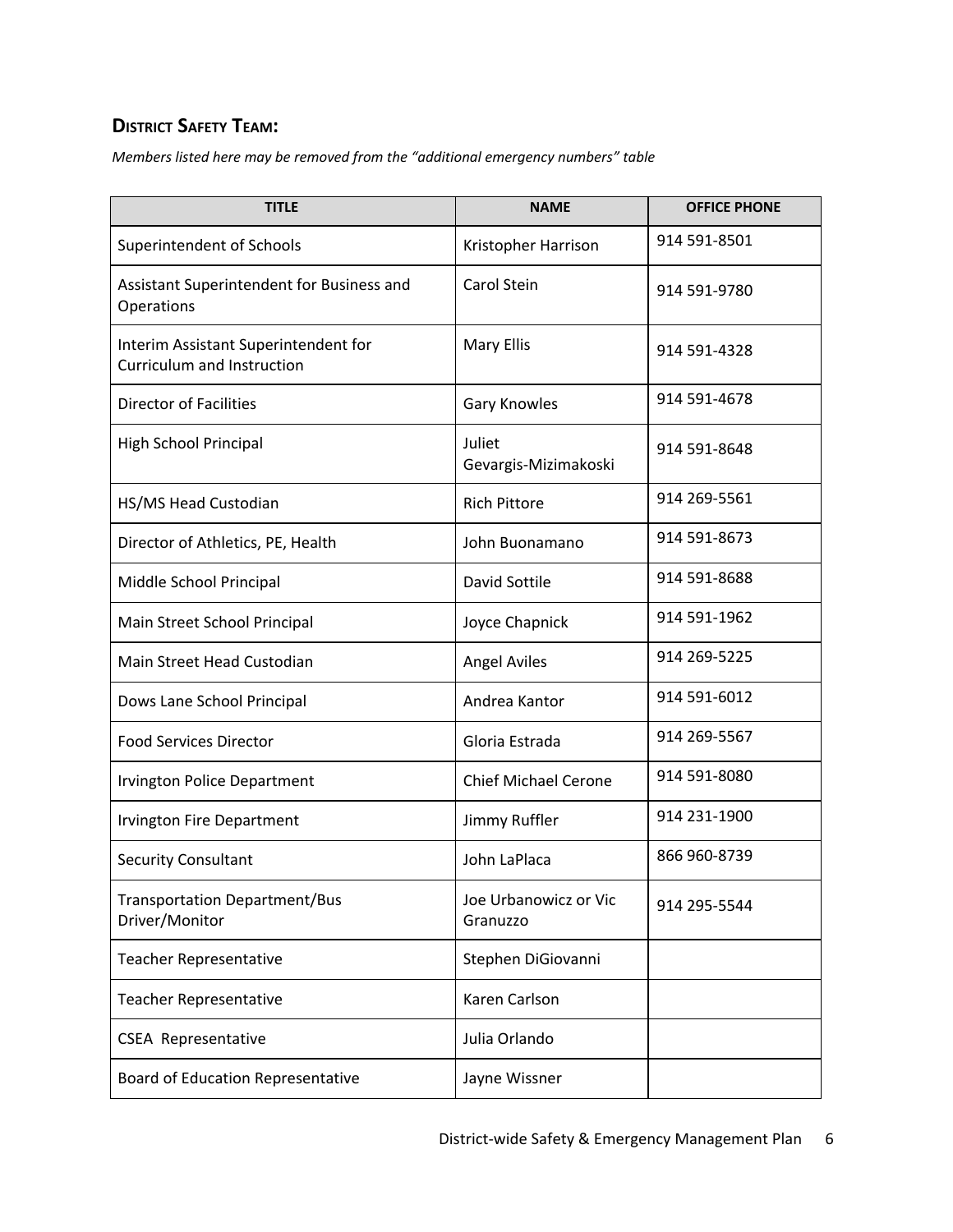## **CONCEPTS OF OPERATION**

- 1. The District-wide School Safety and Emergency Management Plan will be directly linked to individual Building-level Emergency Response Plans for each school. Protocols developed in the District-wide School Safety and Emergency Management Plan will guide the development and implementation of Building-level Emergency Response Plans.
- 2. All District building plans have been standardized to the extent possible so that leadership decisions are consistent and leaders may be interchangeable as necessary. The training and expectations set at the district level are applicable to all building team members.
- 3. In the event of an emergency or violent incident, the initial response at an individual school will be by the Building Emergency Response Team.
- 4. Once the Superintendent and/or their designee are notified, the District Emergency Response Team may be mobilized to respond, and when appropriate, local emergency officials will be notified. All will follow the emergency management protocols and practices outlined in the National Incident Management System (NIMS) and will practice Incident Command System (ICS) techniques to better manage these events.

## **PLAN REVIEW & PUBLIC COMMENT**

- 1. The District-wide Safety and Emergency Management Plan shall be monitored and maintained by the District Safety Team and reviewed annually on or before September 1st of each year. A copy of the plan will be available at the District office and on the District website.
- 2. Building-level Emergency Response Plans shall be confidential and not subject to disclosure under Article 6 of the Public Officers Law or any other provision of law in accordance with Education Law Section 2801-a.
- 3. Full copies of the District-wide Safety and Emergency Management Plan and any amendments will be submitted to the New York State Education Department on or before September 1st of each year or within 30 days of adoption.
- 4. The Board of Education must formally adopt the District-wide Plan pursuant to Commissioner's Regulation, Section 155.17(c)(xiii). This plan will be made available for public comment at least 30 days prior to its adoption.
- 5. Building-level Emergency Response Plans will be supplied to the New York State Police, County Police and all local police departments covering the District, by October 15<sup>th</sup> of each year or within 30 days of adoption.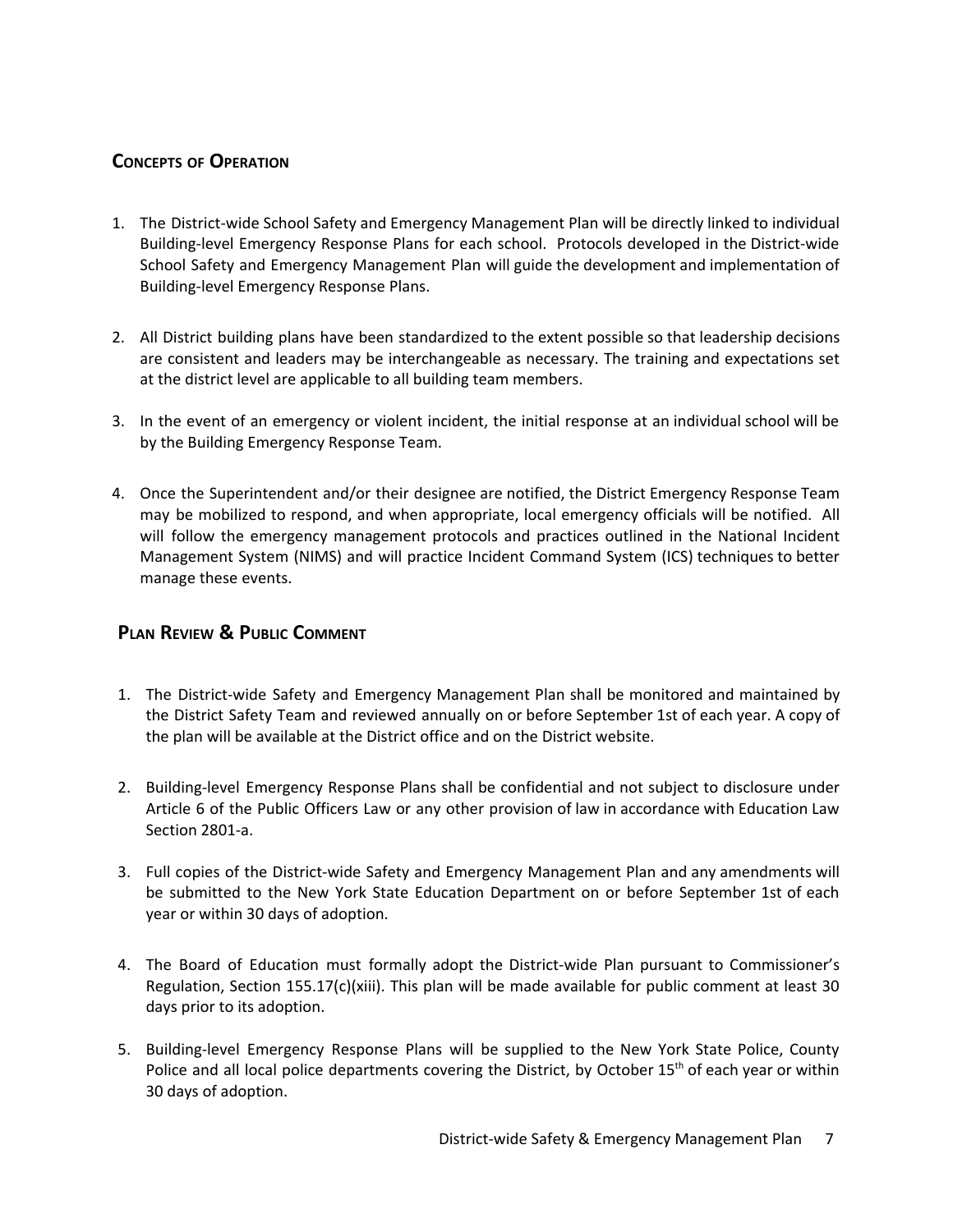## **SECTION II RISK REDUCTION/PREVENTION AND INTERVENTION**

## **PREVENTION AND INTERVENTION STRATEGIES**

The District utilizes a variety of intervention strategies to reduce risk and prevent critical incidents.

- 1. Any utilized school safety officers and other security personnel are trained annually with the assistance of one or more of the following collaborative relationships:
	- Emergency Responders
	- Regional BOCES
	- District Consultants
- 2. Training for school staff working in an incident control capacity may include:
	- a. Individual and group de-escalation techniques
	- b. Non-violent conflict resolution skills and
	- c. Peer mediation
- 3. The District may provide de-escalation techniques and nonviolent conflict resolution training to other staff annually. Each building has some staff trained in nonviolent conflict resolution.
- 4. Training may be available during staff development sessions, on conference days and via on-demand web-based training modules.
- 5. The use of a visitor management system (currently *Raptor*) to screen visitors.

The District continually investigates other security measures and conducts staff development training to ensure schools are as safe as possible.

## **IMPROVING COMMUNICATION WITH STUDENTS**

Each of the schools within the district provides a wealth of school safety-related initiatives. These programs include, bullying prevention, social skills development, anger management and components of character education. Students are involved in a wide variety of safety activities through both their classes as well as through work with guidance counselors, social workers, and school psychologists.

In addition, each school has a wide range of programs that impact school safety. The District has a character education program that complies with Project S.A.VE. Our many clubs and activities offer students opportunities for inclusion and fellowship.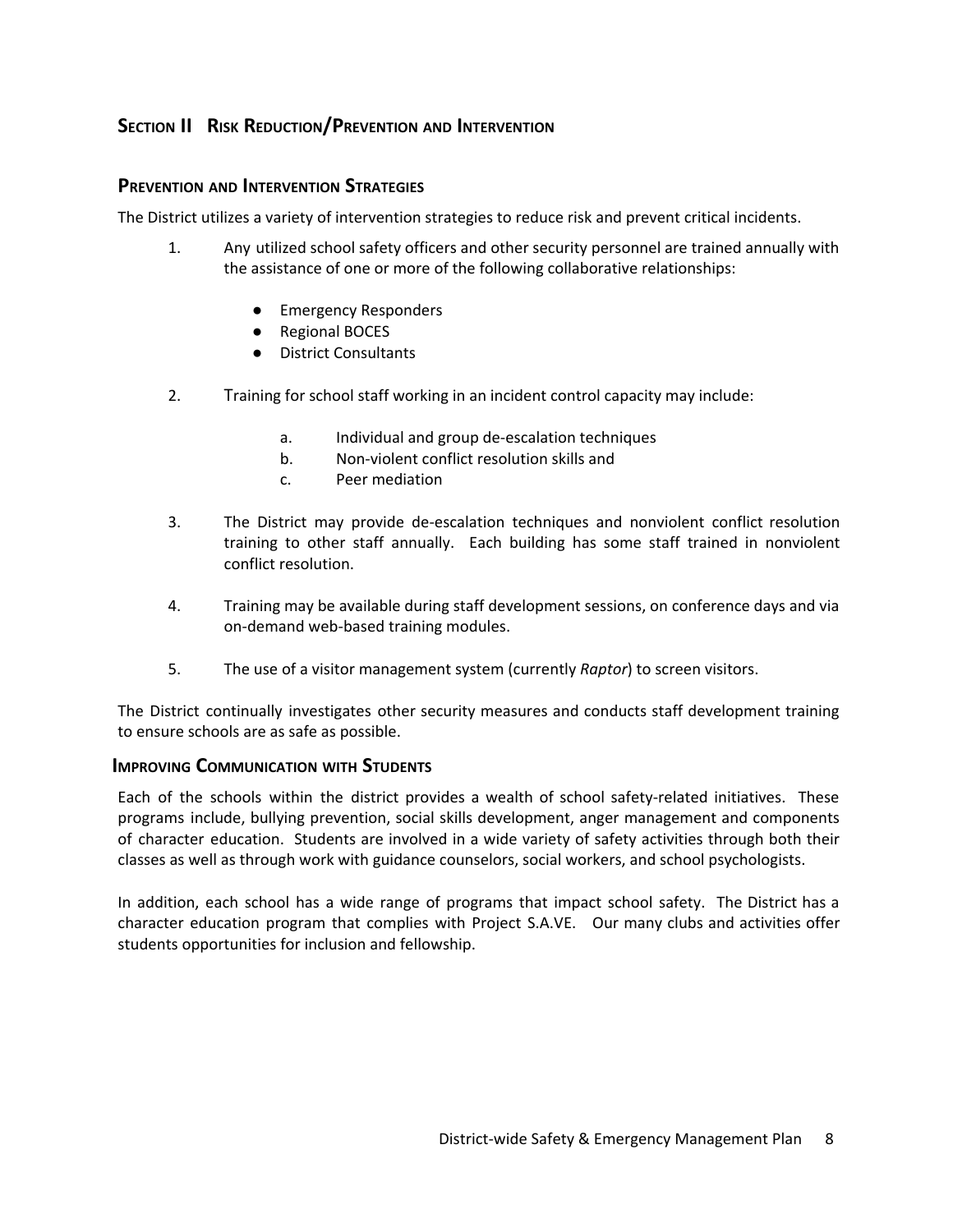## **REPORTING THREATS OR ACTS OF VIOLENCE**

Students, staff, parents and others are informed annually about the importance of reporting threats or acts of violence and the procedures of reporting.

The District has developed a system for reporting threats and actual acts of violence. The procedure for reporting is as follows:

- Students are instructed to report threats and acts of violence to staff members.
- Each school has designated a reporting process, which can be done anonymously. The district also has a link on our website for this specific purpose [\(www.irvingtonschools.org](http://www.irvingtonschools.org/) Click on District, then DASA). The District has implemented a phone app called *Anonymous Alerts* to further promote reports of any suspicious activity, bullying or other threats.
- Staff members are required to report all student referrals to the administration for investigation.
- Staff training programs meet S.A.V.E. requirements. Instruction on issues of school safety is provided to all employees each year.

#### **TRAINING, DRILLS AND EXERCISES**

#### **DRILLS AND EXERCISES:**

The District will conduct emergency management drills and exercises annually including, but not limited to:

**FIRE AND LOCKDOWN DRILLS:** Evacuation and lockdown drills will be conducted during school days in each school within the District with staff and students twelve (12) times annually (September – June). The first eight (8) drills are conducted prior to December 31st of each school year. Eight of all such drills shall be evacuation drills. Four of all such required drills shall be lockdown drills. The appropriate Fire Department may, upon mutual agreement with the District, participate in some or all of the drills and offer feedback regarding effective building evacuation in the event of a fire. The appropriate Police Department may upon mutual agreement with the District, participate in some or all of the lockdowns drills and offer feedback regarding the effectiveness of these drills. Drills shall be conducted at different times of the school day with at least one of the eight required evacuation drills occurring during a mass gathering event such as lunch or assemblies.

**EARLY DISMISSAL DRILL:** The District will conduct an Early Dismissal drill annually wherein students are dismissed early from each school. Parents will be notified of these drills well in advance.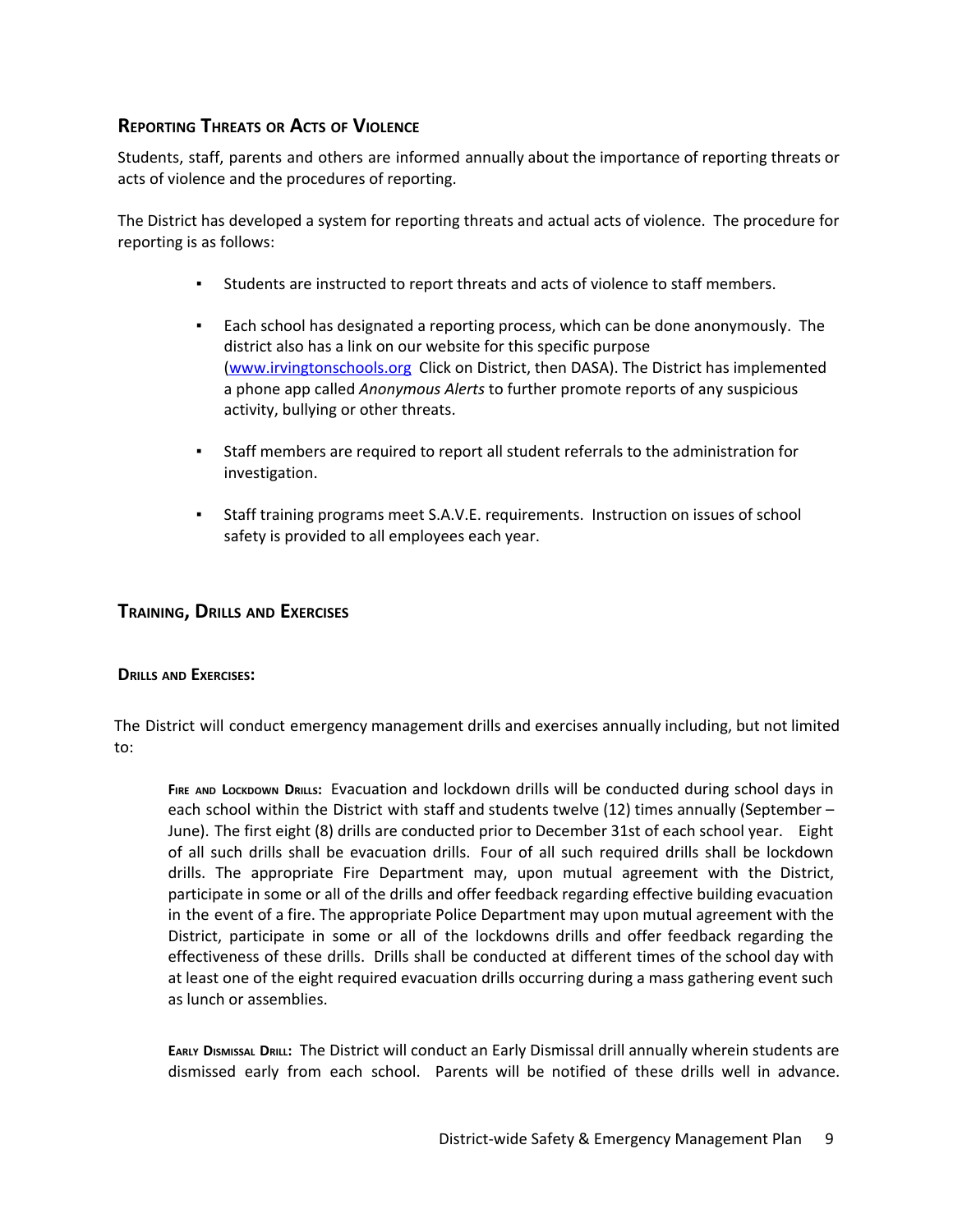Transportation Officials and District staff may also take place in conducting and evaluation of this drill.

**SHELTER-IN-PLACE DRILLS:** Each school in the District will conduct at least one (1) Shelter-in-Place Drill annually utilizing Shelter-in-Place protocols. The appropriate Police Department may, upon mutual agreement with the District, participate in some or all of the drills and offer feedback regarding the effectiveness of these drills.

In addition to post-drill debriefings conducted by each building-level emergency response team, each building will complete a drill evaluation form that will be submitted to the district-wide safety team for periodic review.

Each Building-level Emergency Response Team and representatives of the District administration engage in tabletop exercises facilitated by the district's emergency management consultant. Emergency response agencies are encouraged to participate in these exercises. The district may opt to conduct functional exercises with emergency response agencies to involve staff, students and parents in realistic drills.

## **STAFF DEVELOPMENT TRAINING:**

All general staff will receive training on District-wide procedures as well as specific procedures contained within their respective building-level emergency response plan. This training shall occur prior to September 15<sup>th</sup> of each school year or within 30 days of joining the district. This training will be conducted at a staff development day in August, online or a combination of both.

The District will provide advanced training for each Building-level Emergency Response Team (BERT) and District-wide Safety Team annually. The training will include practices and procedures to educate, evaluate, update and review all Emergency management protocols and procedures the teams perform including, but not limited to Lockdown, Lockout, Evacuation, Shelter-In-Place, Hold-in-Place and Early Dismissal. The District may involve local emergency responders to participate in this training.

Additional training may include but is not limited to:

- De-escalation training
- Warning signals for violence and mental health concerns
- Non-violent conflict resolution
- Emergency response team training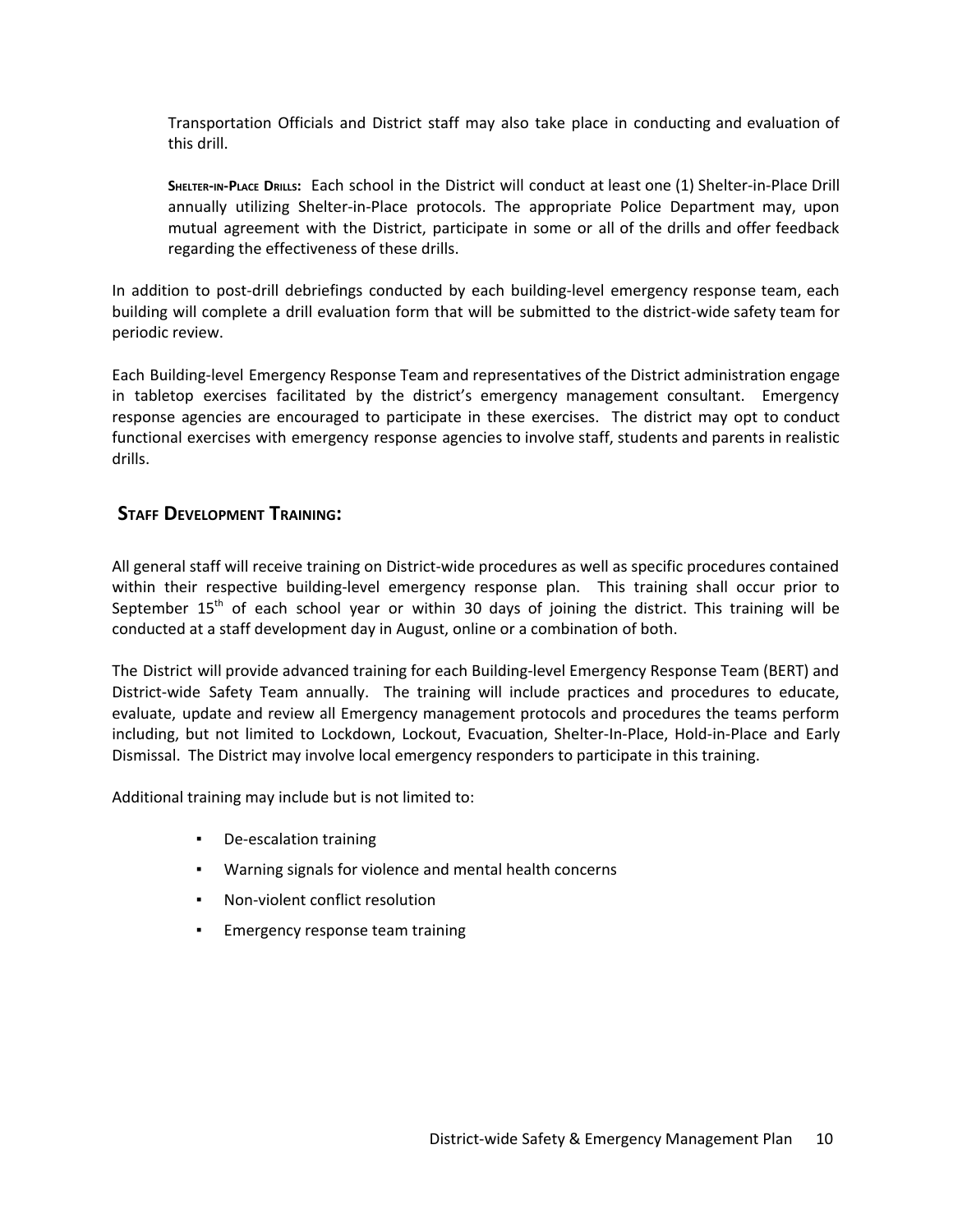## **PROACTIVE BUILDING SECURITY MEASURES**

The Irvington Union Free School District buildings utilize trained security guards at all school entrances.

- 1. Staff members are required to wear visible identification badges.
- 2. Visitors are required to show ID, sign in and wear visitor identification. Currently the *Raptor* system is utilized to issue visitor passes (with pictures) and different color lanyards are used in the buildings to indicate a visitor has permission to be in the building.

#### **VITAL EDUCATIONAL INFORMATION**

Information on each building's student and staff, transportation needs, and the telephone numbers of key officials are outlined in each Building-level Emergency Response Plan.

## **EARLY DETECTION OF POTENTIALLY DANGEROUS BEHAVIOR**

This section contains the District policy and procedure for disseminating information regarding early detection of potentially dangerous behavior.

- 1. A summary of the District's Code of Conduct is provided to all students in the District at the start of every school year to ensure that all students understand acceptable behavior in the school setting. The Code of Conduct delineates, among other behavior, lack of tolerance for bullying, violence, and harassment.
- 2. A "plain language" summary of the Code of Conduct is mailed or emailed to all parents/guardians of students in the District at the start of each school year and is disseminated at the time of registration thereafter.
- 3. All new employees will be provided with a copy of the Code of Conduct at the time of hire. All teachers and other staff members will be provided with a copy of the Code of Conduct annually.
- 4. Efforts are made on the building level in each of the District's schools to identify, prevent, and resolve potentially dangerous behavior at the earliest possible stage. School counselors, school psychologists, school social workers, nurses, outside agencies (when appropriate), administrators, teachers, parents/guardians and students are involved in this process.
- 5. Secondary health curricula incorporate information regarding emotional health, the impact of drugs and alcohol on an individual's behavior, and on responsible decision-making.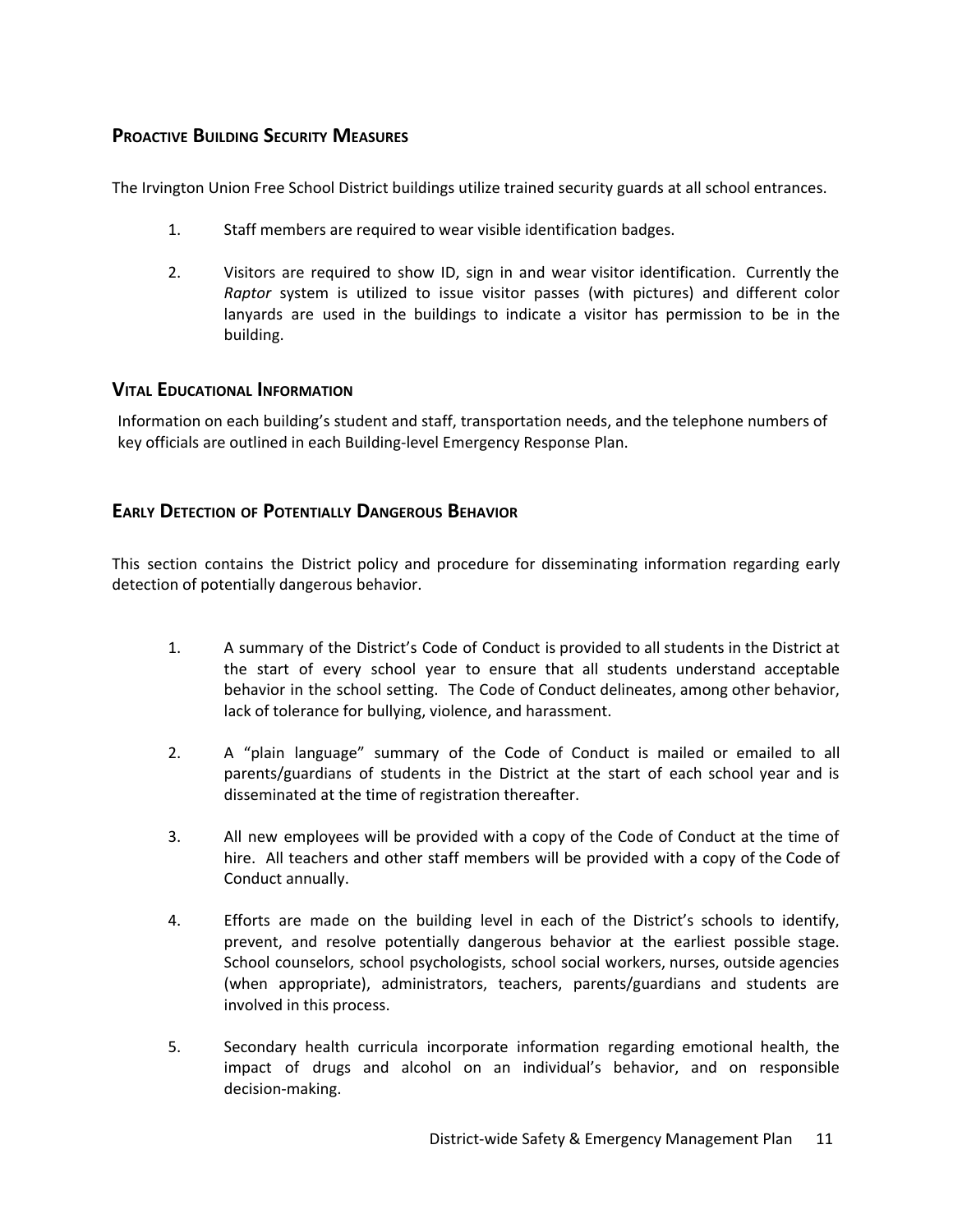- 6. Each of the District's school psychologists/social workers facilitates counseling groups for identified students around issues related to poor social skills development, anger management, and good decision-making.
- 7. Certified and noncertified staff members working with students who have been identified by the Committee on Special Education as being at-risk for engaging in violent behaviors receive annual training in crisis prevention and intervention.
- 8. The District works in collaboration with our PTSA, CAB and iASK community groups to offer parents/guardians information regarding early-warning signs of potentially dangerous and/or violent behavior, as well as forums to discuss specific parental concerns.

#### **POLICE AGENCIES**

The District buildings fall within the jurisdiction of the following police departments:

| Agency                           | <b>Phone Number</b> |
|----------------------------------|---------------------|
| Irvington Police Department      | 914-591-8080        |
| <b>Westchester County Police</b> | 914-741-4400        |
| New York State Police            | 914-769-2600        |

## **HAZARD IDENTIFICATION**

## **IDENTIFICATION OF POTENTIALLY DANGEROUS OR HAZARDOUS SITES:**

Each school will identify and locate areas of potential emergencies in and around its building. The Director of Facilities and building custodians will locate these sites.

- 1. These sites are to include electrical, gas, heating, ventilation, water supply and sewage systems locations and shut-off valves. Local fire department personnel have and will continue to participate in these efforts.
- 2. These sites of potential emergencies will be listed in each Building-level Emergency Response Plan supplied to police, fire, emergency management services, and District personnel.
- 3. Potentially dangerous sites indicated below that are contained within school property and under the jurisdiction of the school district, will be checked regularly and inspected by building safety personnel on a regular schedule, at least annually. They include but are not limited to:
	- Electrical panels/shut-offs
	- Gas lines/shut-off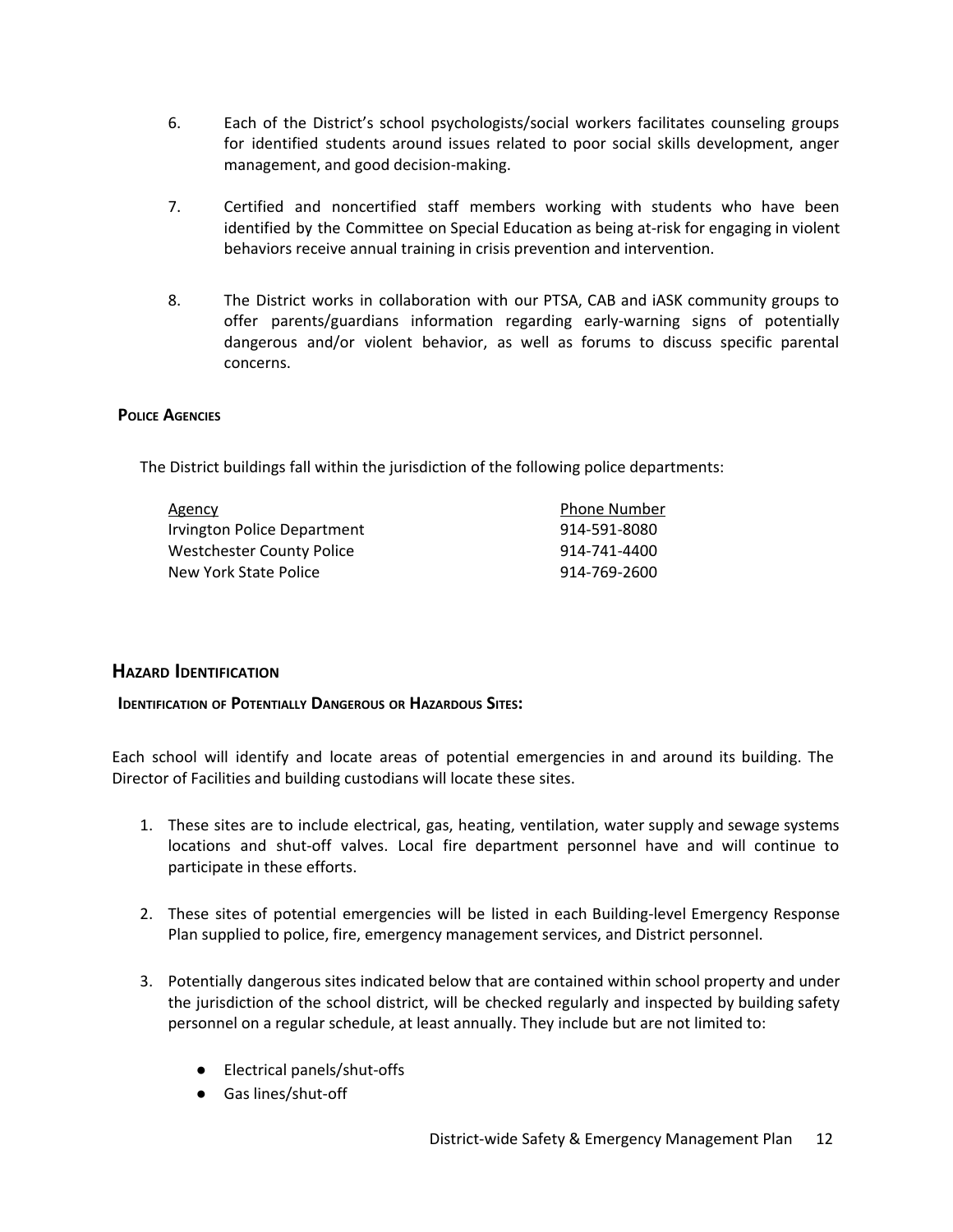- Gas appliances
- Heating plant
- Sewage system
- Structural failure
- HVAC
- Water supply/shut-off
- Chemical storage and cleaning supplies
- Paper supply storage
- Industrial arts room
- Science rooms and labs
- Isolated areas near the school
- Nearby aqueduct, streams, ponds, rivers (flooding)
- Steep areas near school
- Unprotected exterior gas/electric, air conditioning supplies or equipment
- Playground equipment

## **TYPICAL EMERGENCY SITUATIONS:**

The District has procedures and trains for emergencies including but not limited to:

- Bomb Threats
- Building Collapse
- Civil Disturbance
- Earthquakes
- Explosion
- Fire
- Floods
- Hazardous Materials and Radiological Incidents
- High Winds
- Hostage Situations
- Intruders (Armed/Unarmed)
- Kidnapped/Missing Students
- School Bus Accidents
- Suicide
- Suspicious Packages
- Severe Weather
- Tornadoes
- Weapons Possession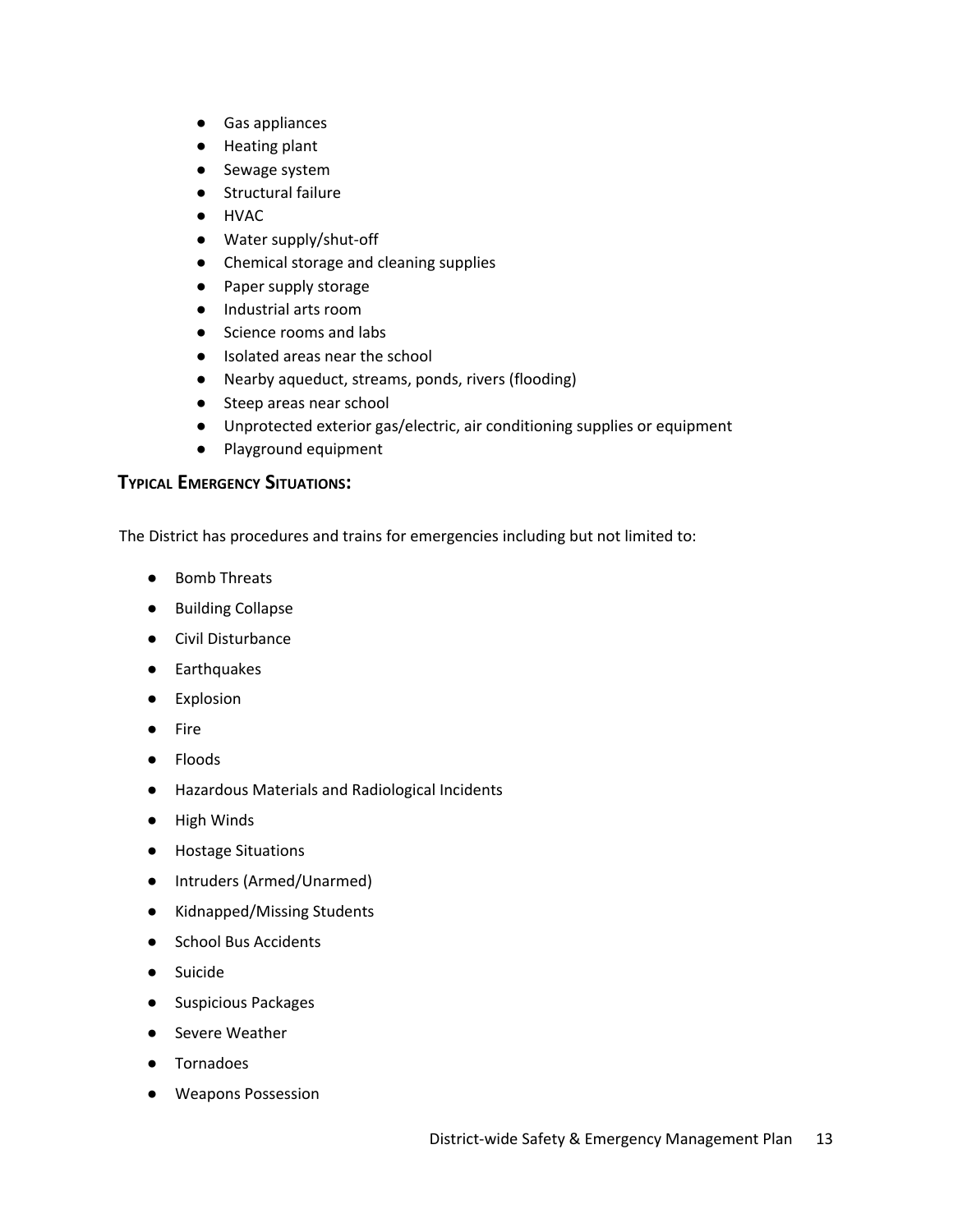## **SCHOOL SAFETY PERSONNEL ALLOCATIONS, HIRING, DUTIES, AND TRAINING**

## Private Security and School Resource Officers

This plan includes contracts or memoranda of understanding that define the relationship between the district, personnel, students, visitors, law enforcement, and public or private security personnel. These contracts or memoranda are consistent with the Code of Conduct, and define the roles, responsibilities, and involvement in the schools of law enforcement or security personnel. The role of school discipline is delegated to school administration.

District Memorandum(s) of Understanding related to this section are maintained in the District office.

## **ALLOCATIONS**

- A. At the elementary school level, there is a single point of entry for visitors at each building and visitors to the school must be buzzed into the building, sign in and receive an identification badge issued by a safety greeter. Staff in the building all wear district-produced identification badges which must be worn at all times. Staff is trained to report to the main office any person they observe who is not wearing a badge.
- B. At the middle and high school level, there are designated points of entry for visitors, which is staffed during normal school hours by one of several staff members or safety personnel assigned to the school. Visitors to the school must sign in and receive an identification badge issued by a safety greeter. Staff in the building all wear district-produced identification badges, which must be worn at all times. In addition, safety personnel are assigned to areas throughout the building and grounds.

#### **HIRING**

The interviewing and hiring of safety personnel follows the district's practices for hiring of new staff. All new staff employed by the District must be fingerprinted in order to be employed.

#### **DUTIES AND TRAINING**

#### **School Security Monitors**

- staffed during regular school hours at each school as well as for selected special events in the evening and on weekends
- enforce our visitor policy as well as actively monitor the building and support the staff with student safety and traffic

## **Required training includes:**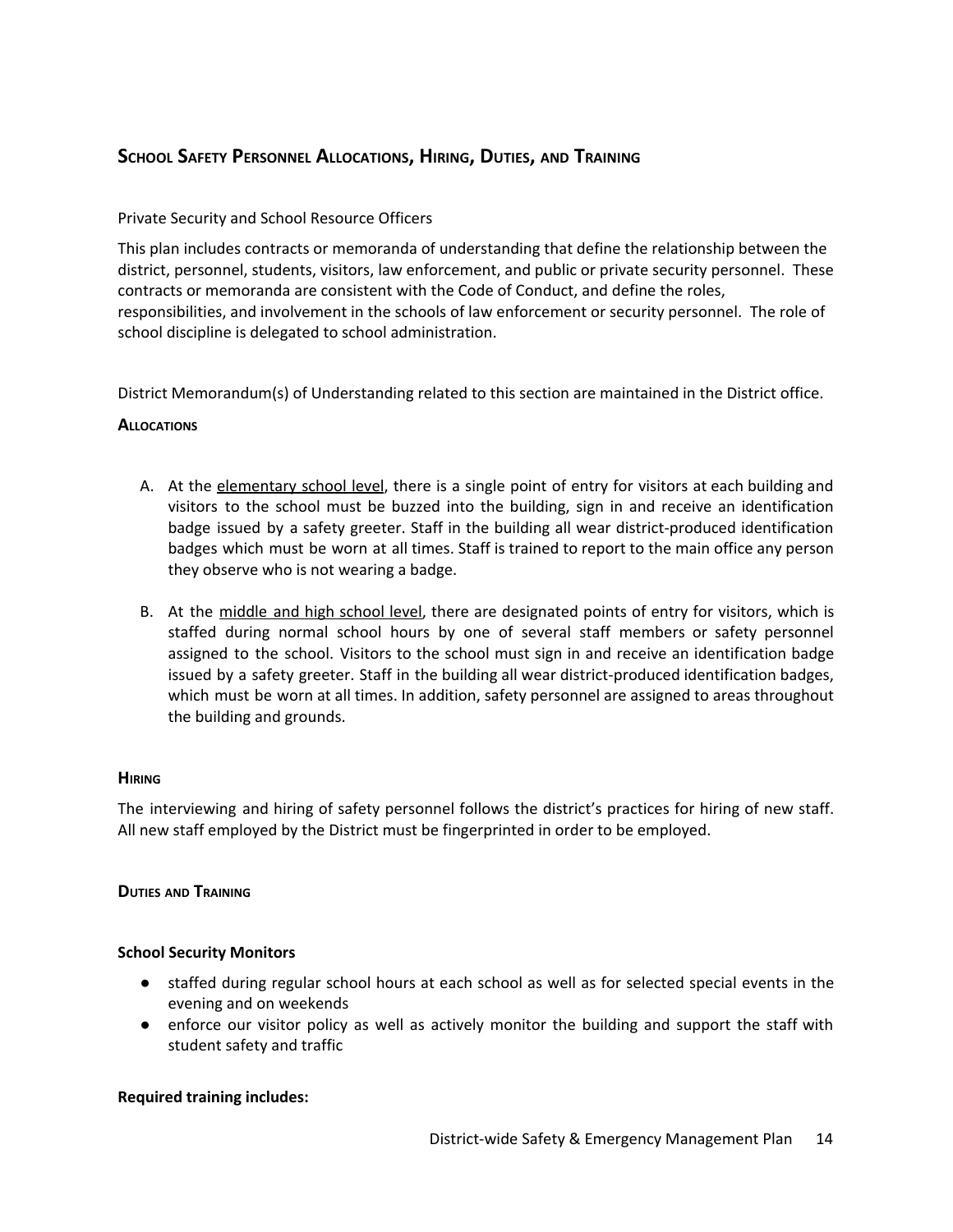- School violence prevention and intervention training
- Site-specific training including review of all manuals (e.g., school district policies, Code of Conduct, District-wide School Safety Plan, School Handbook, etc).
- Right-to-know training
- Blood borne pathogen training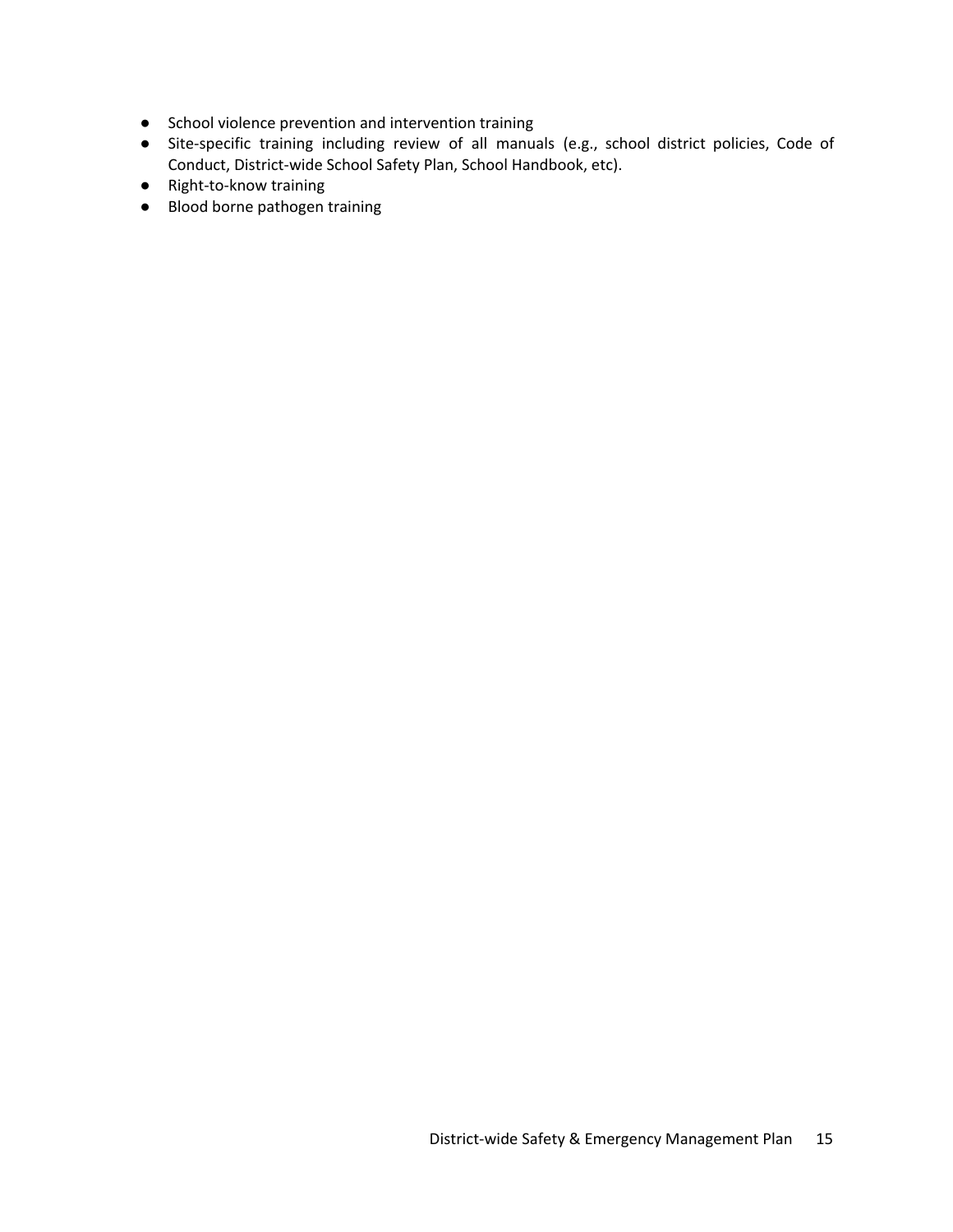## **SECTION III RESPONSE**

#### **CONTINUITY OF OPERATIONS**

This district maintains continuity of operations at both the district and building-level to ensure that essential functions continue during an emergency and its immediate aftermath. Essential functions include business services (payroll and purchasing), communication (internal and external), computer and systems support, facilities maintenance, safety and security, and continuity of instruction. Specific continuity plans are contained within each Building-level Emergency Response Plan.

## **CONTINUITY OF INSTRUCTION**

The District offers a suite of online instructional tools that can be used to support remote instruction and communication. General instructional tools for communicating with students include online services using Google Classroom.

Detailed grade-specific remote instructional procedures are contained within each building-level emergency plan.

*Note: The local public Library online resources are available remotely and can be accessed by students who have a library card.*

#### **NOTIFICATION AND ACTIVATION - INTERNAL AND EXTERNAL COMMUNICATIONS**

#### **EXTERNAL**

Anyone with knowledge of an incident is encouraged to immediately call 911 in an emergency.

The District's mass communication system will be used to provide information to parents/guardians and emergency contacts. The District website and it's Facebook page may also be used to provide updated information throughout an incident as deemed appropriate by the Incident Commander. Schools may also use their websites for announcements or updates as directed by the Incident Commander.

When an emergency requires notification of staff, the Superintendent or his designee will provide updated information to parents and students through the emergency notification system.

Additional information may also be found on the District's website: https://www.irvingtonschools.org/.

During an emergency, all contact with the media will be handled either by the Superintendent or his designee. The media and public will be informed and updated as soon as practicable on all developments in statements released by the Superintendent or his designee. Students, staff and parents should refer all questions and requests for information to the Superintendent in order to assure the release of factual and current information. The Superintendent may refer such requests to a designee.

By definition, emergency events are unforeseen and unpredictable. The safety of students and staff is the primary focus of all activities surrounding an emergency event. Every effort will be made to contact parents and the general public once the situation has stabilized.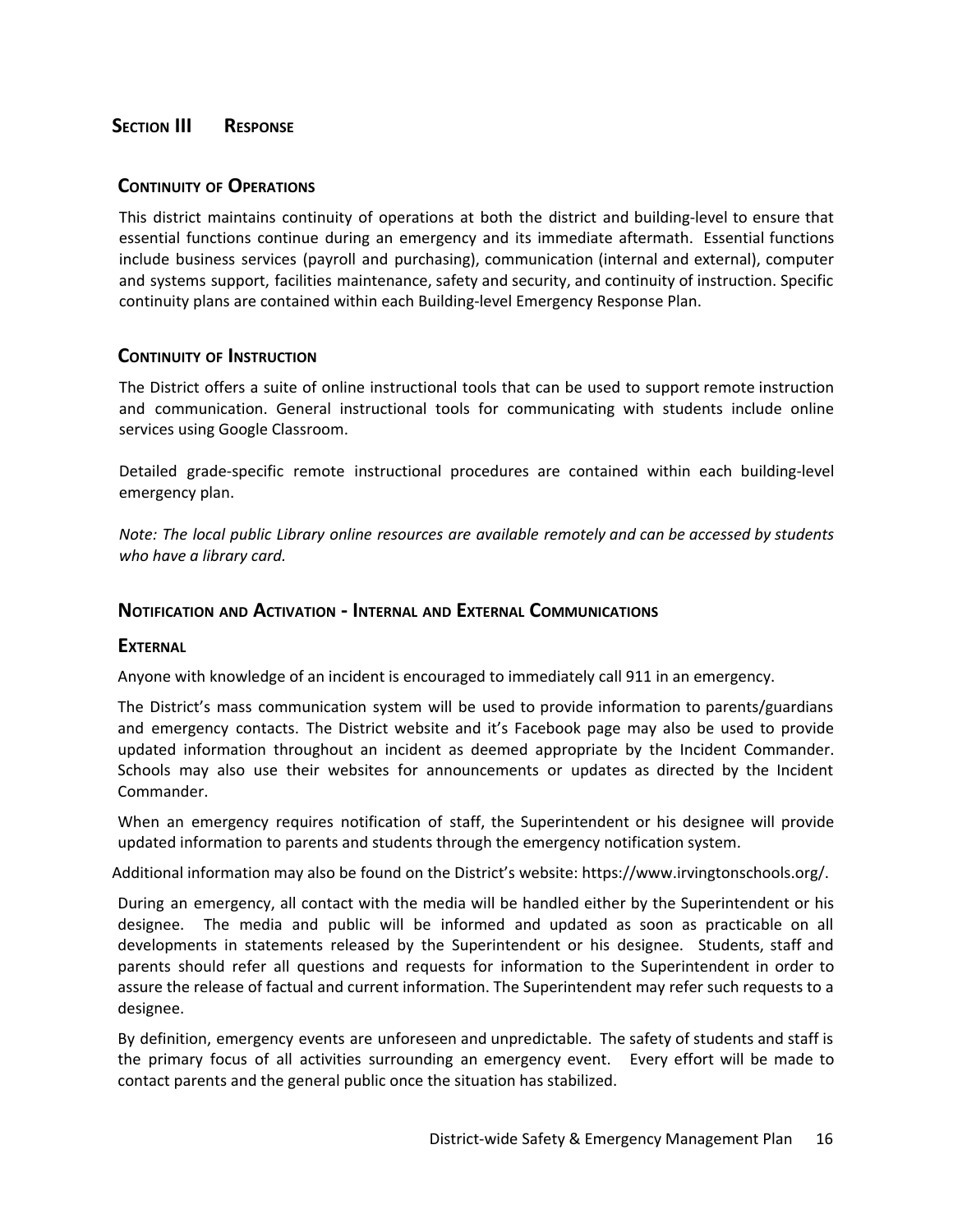#### **INTERNAL**

After receiving the information from the Incident Commander at the scene, an email will be sent from the Superintendent's office to all administrators and administrative offices alerting them to the nature and status of any incident in the district. The mass communication system may be used to provide information as deemed appropriate by the Incident Commander. Portable radios will also be used when possible.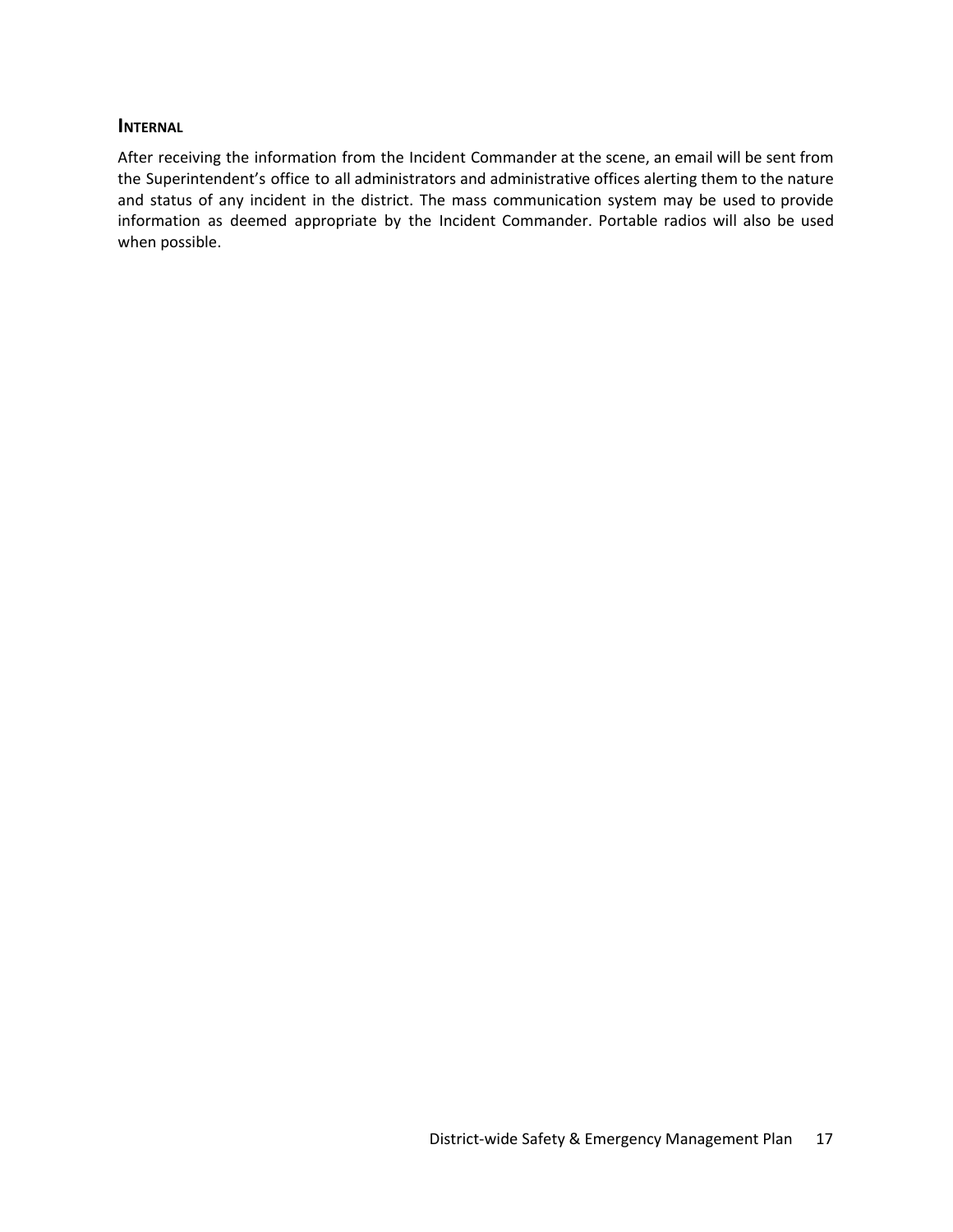## **SITUATIONAL RESPONSES**

#### **MULTI-HAZARD RESPONSE**

In the event of an emergency, a Command Center will be set up at a safe location in collaboration with emergency responders. Each building has specific plans for dealing with a wide range of hazards. Specific response procedures are sensitive in nature and therefore are contained within each confidential building-level emergency response plan.

In each emergency, the building's administrator will contact the District office for assistance. The District office will provide support as appropriate and deemed necessary by the Incident Commander on the scene (i.e. sending additional mental health resources). The Superintendent or their designee will be the sole contact person for releasing information to the media and for communicating the status of the emergency with other District schools, out-of-district schools, private schools, and outside agencies.

#### **RESPONSE PROTOCOLS**

#### **SCHOOL CANCELLATION**

- The Superintendent or their designee will monitor any situation that may warrant a school cancellation and will make the determination to do so.
- The Public Information Officer will activate use of the District's mass communication system.
- The Public Information Officer will contact local media, post the information on the website and social media sites utilized by the District.

#### **EARLY DISMISSAL**

- The Superintendent or their designee will monitor any situation that may warrant an early dismissal and will make the determination to do so.
- The Operations Chief will designate people to arrange transportation for students.
- The Public Information Officer will activate use of the District's mass communication system.
- The Public Information Officer will contact local media, post the information on the website and social media sites utilized by the District.
- The Liaison Officer will notify each of the building principals.

#### **EVACUATION**

- The Superintendent or their designee will determine the level of the threat.
- The Operations Chief will contact the transportation supervisor to arrange transportation. They will also arrange for student-parent reunification.
- The Safety Officer will clear all evacuation routes and sites prior to evacuation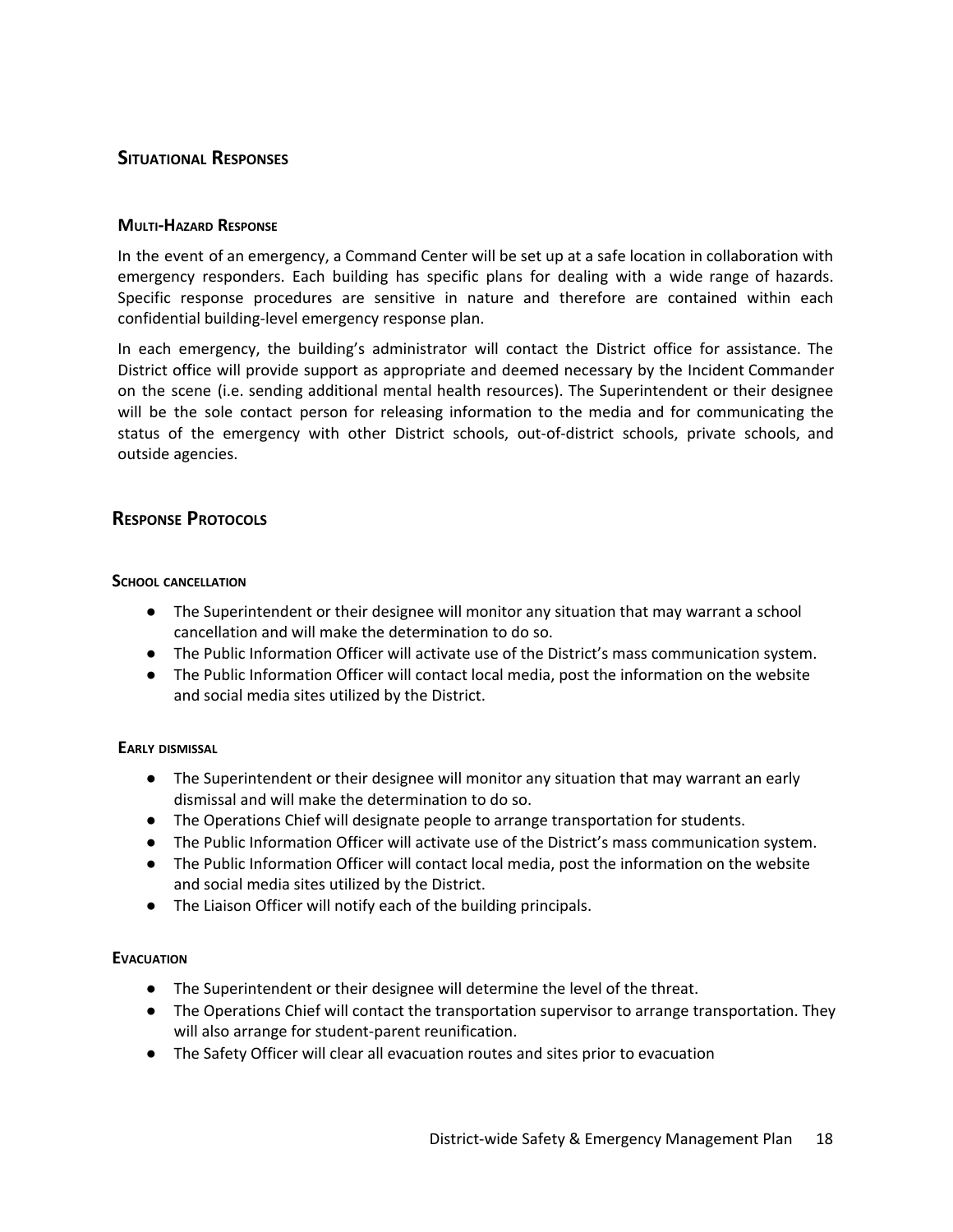● Principal(s) will evacuate all staff and students to prearranged evacuation sites as outlined in building plans. They will report to the superintendent or their designee any missing staff or students.

#### **SHELTERING SITES (INTERNAL AND EXTERNAL)**

- The Superintendent or their designee will determine the level of the threat and communicate with building principal(s) who are affected by the emergency.
- Principal(s) will move all staff and students to pre-arranged sheltering sites as outlined in building plans. They will report to any missing staff or students.
- The Logistics Chief will make appropriate arrangements for human needs in the event of a long-term situation.

## PROTOCOLS FOR RESPONDING TO BOMB THREATS, HOSTAGE-TAKINGS, INTRUDERS, ABDUCTION, AND OTHER **EMERGENCY SITUATIONS**

The District has procedures and provides training for emergencies. Specific response steps are confidential and contained within each Building-level Emergency Response Plan. Emergencies include but are not limited to the following situations.

- Abduction
- Armed Intruders / Active Shooters
- Bomb Threats
- Early or Alternate Emergency Dismissal
- Explosions
- Fires
- **Hazardous Material Incident**
- Homeland Security Threats
- Hostage Situations
- Infectious Diseases
- Severe Weather
- Student-Made Threats
- Suicidal Students
- Suspicious Package Protocol
- Suspicious Persons

## **RESPONSES TO IMPLIED OR DIRECT THREATS OF VIOLENCE**

1. Students are required to inform school staff about any direct or indirect threat of violence or actual act of violence to themselves, others or school property.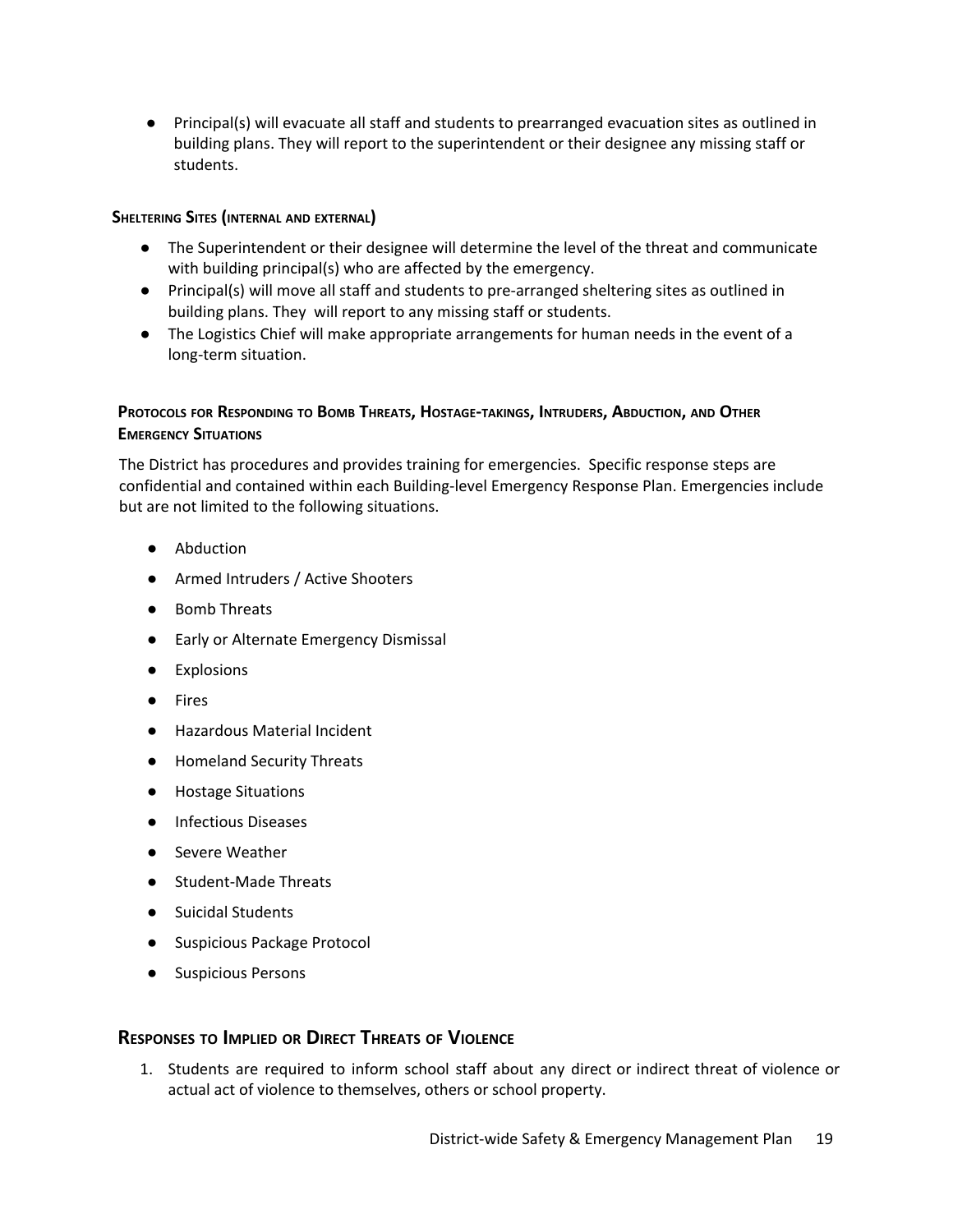- 2. Staff members are required to immediately inform the Principal or thier designee of any direct or implied threat of violence or actual act of violence by students, teachers, or other school personnel including bus drivers and monitors as well as visitors to the school, including threats by students against themselves, which shall include suicide. The Principal or their designee decides whether to utilize the building's trained clinician(s) in an effort to de-escalate or defuse the situation.
- 3. Parents and visitors are encouraged to tell school staff about any indirect or direct threats of violence or actual act of violence towards students, themselves, others or property.
- 4. After considering the specificity/generality of the threat or severity of the violent act, the Principal or her/his designee will decide whether to immediately contact the Superintendent of Schools or the Assistant Superintendent to advise them of the threat, get help to determine the level of threat or report the violent act. The Principal will have the discretion to report minor incidents to the Superintendent verbally and/or in memorandum form after the situation has been resolved.
- 5. The Principal or her/his designee will also decide whether to contact law enforcement personnel. **Threats or actions placing students, staff and others in imminent danger require an immediate LOCKDOWN protocol followed by a call to the police and the District Superintendent (if safe to do so)**. Violent offenses defined in the S.A.V.E. regulations will also require the involvement of the police.
- 6. The Principal, and/or her/his designee then determine the appropriateness of directing the Building Emergency Response Team to be activated.
- 7. The Building Emergency Response Team (BERT) consisting of trained staff and school personnel may assist with an Evacuation, Lockout, Shelter – In – Place, Fire or Early Dismissal and will follow the appropriate protocol (see appendices for further information). The Incident Command System (ICS) under the National Incident Management System (NIMS) should be followed as closely as possible to ensure good coordination between the building level teams, District leadership, and responding agencies.
- 8. If the threat of violence or danger is imminent, a Lockdown may be utilized. A Lockdown is time sensitive and therefore may be requested by any school staff member based on the incident and timely need for the Lockdown. During the Lockdown, all school staff, students, and visitors (including all BERT members) are required to Lockdown in the nearest lockable space and await further instruction.
- 9. Procedures for contacting parents, guardians and persons in parental relation to students in the event of a violent incident or early dismissal are spelled out by each building. The use of the District's mass communication system is typically utilized.
- 10. The building administrator will investigate reported threats and reported acts of violence and will make the determination of disciplinary measures consistent with the District's Code of Conduct.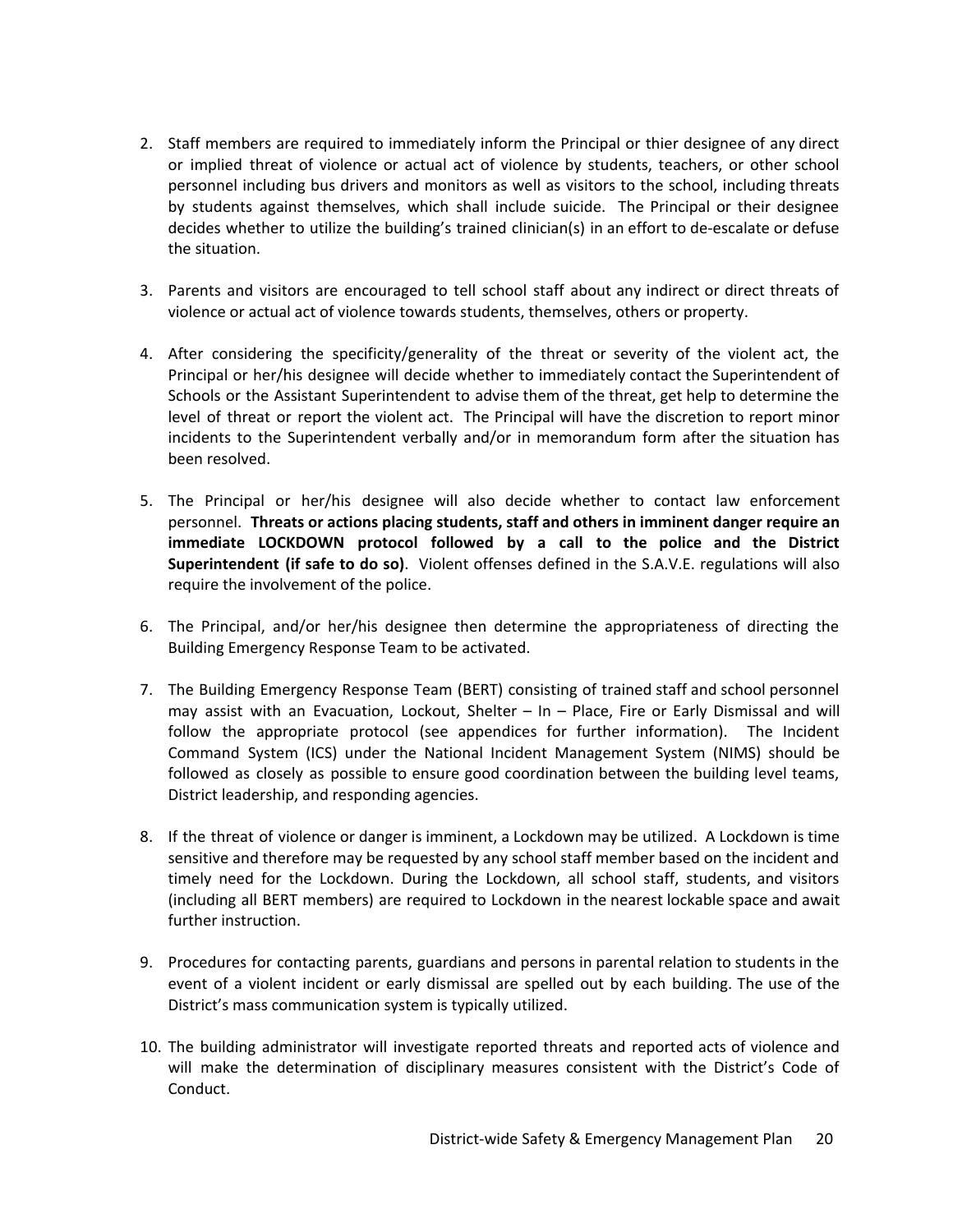11. School administrators must keep records of serious threats and acts of violence and report them annually to the state in accordance with state regulations and laws.

## **RESPONSES TO ACTS OF VIOLENCE**

- 1. Aggressively dangerous and violent students, staff or visitors shall be managed as outlined by the procedures detailed in the district Code of Conduct.
- 2. The building administrator will investigate reported threats of violence and will make the determination of disciplinary measure consistent with the District's Code of Conduct. Chronic offenders may require a behavior plan or contract, close monitoring, and/or police involvement
- 3. School administrators must keep records of serious threats and acts of violence and report them annually to the state.
- 4. Prompt contact with appropriate law enforcement officials is essential in the event of a violent incident. These relationships have been established by participation of local response officials on Building-Level Emergency Response Teams. These individuals and appropriate means of contact are documented in each Building-Level Emergency Response Plan.

## **IDENTIFICATION OF DISTRICT RESOURCES WHICH MAY BE AVAILABLE FOR USE DURING AN EMERGENCY**

District resources are available in each building and stored in a central location. Each building will designate a Command Post. The list, which is not meant to be inclusive, requires the following items:

- Copy of District-Wide School Safety Plan
- Building-level Emergency Plan
- Quick reference Emergency Management Procedures
- List of emergency telephone numbers
- Building floor plans
- Telephones
- Radio communications
- Weather radio
- Flashlights
- Photocopier
- Computer
- Student rosters
- List of individuals with special needs and specific evacuation plans
- Telephone numbers for parents/guardians Information about emergency needs (e.g. students/staff that require medications, vehicular transportation issues, etc.)
- School and staff census information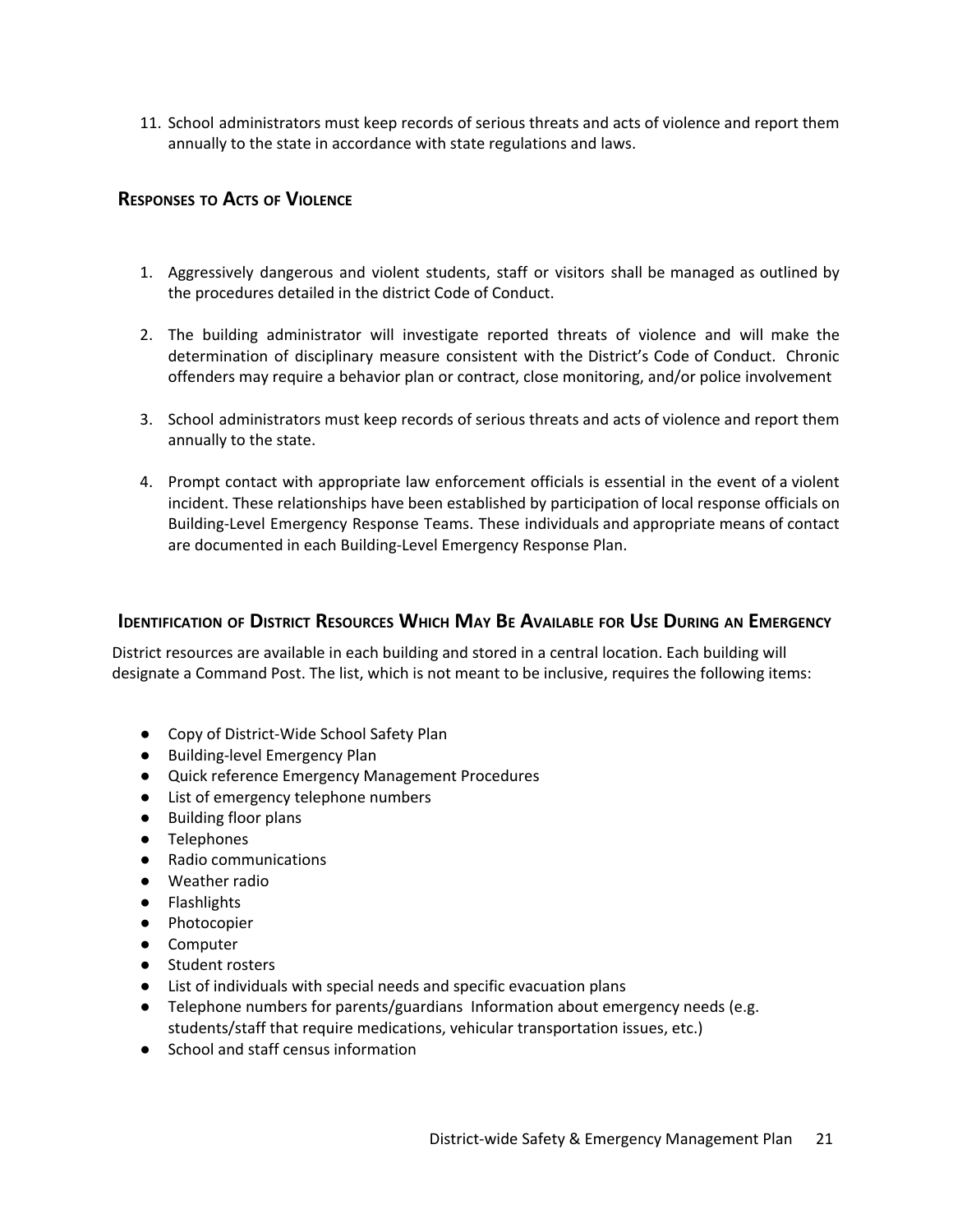#### **COORDINATION AND SCHOOL DISTRICT RESOURCES AND MANPOWER DURING EMERGENCIES**

The District will, as appropriate, utilize all available manpower during an emergency. Within each building, schools may use the Staff All Call response protocol, that quickly summons all available staff members to a staging area for assignments. Coordination of available employees is typically performed by the Principal or their designee. Specific job duties will be assigned based on the type of emergency and in compliance with the appropriate district and building emergency response procedure. Additional district resources may be requested by any building administrator or designee as needed. The Superintendent or their designee will call in all available maintenance and custodial staff to provide support during an emergency as needed. Assistance from outside government agencies may also be requested. A specific list of available resources may be found in Appendix 4 of this plan.

#### **PARTICIPATING IN UNIFIED COMMAND UNDER ICS PRINCIPLES**

#### **ASSIGNMENT OF RESPONSIBILITIES**

A chain of command consistent with the National Interagency Incident Management System (NIMS)/Incident Command System (ICS) will be used in response to an emergency. Members of the School, Emergency Response Team, will be part of this system. In the event of an emergency, the response team will adopt NIMS/ICS principles based on the size, scope, and character of the emergency.

- 1. All administrators and Building-level Emergency Response Teams members shall complete the incident command training level one.
- 2. All District Emergency Response Team members shall complete incident command training level one and level two.

#### **ICS POSITIONS**

The number of ICS positions filled will be dependent upon the scope of the incident.

- **Incident Commander** Responsible for the direction of the building response in a building-level emergency (Building Administrator/designee).
- **Public Information Officer** Compiles and releases information to the news media.
- **Safety Officer** Monitors the response to prevent injuries from occurring to both those involved in the incident and those trying to resolve it.
- **Liaison** Represents the District by working with responding agencies (law enforcement, fire department, EMS, utilities, etc.) and other school districts that may be involved in the incident.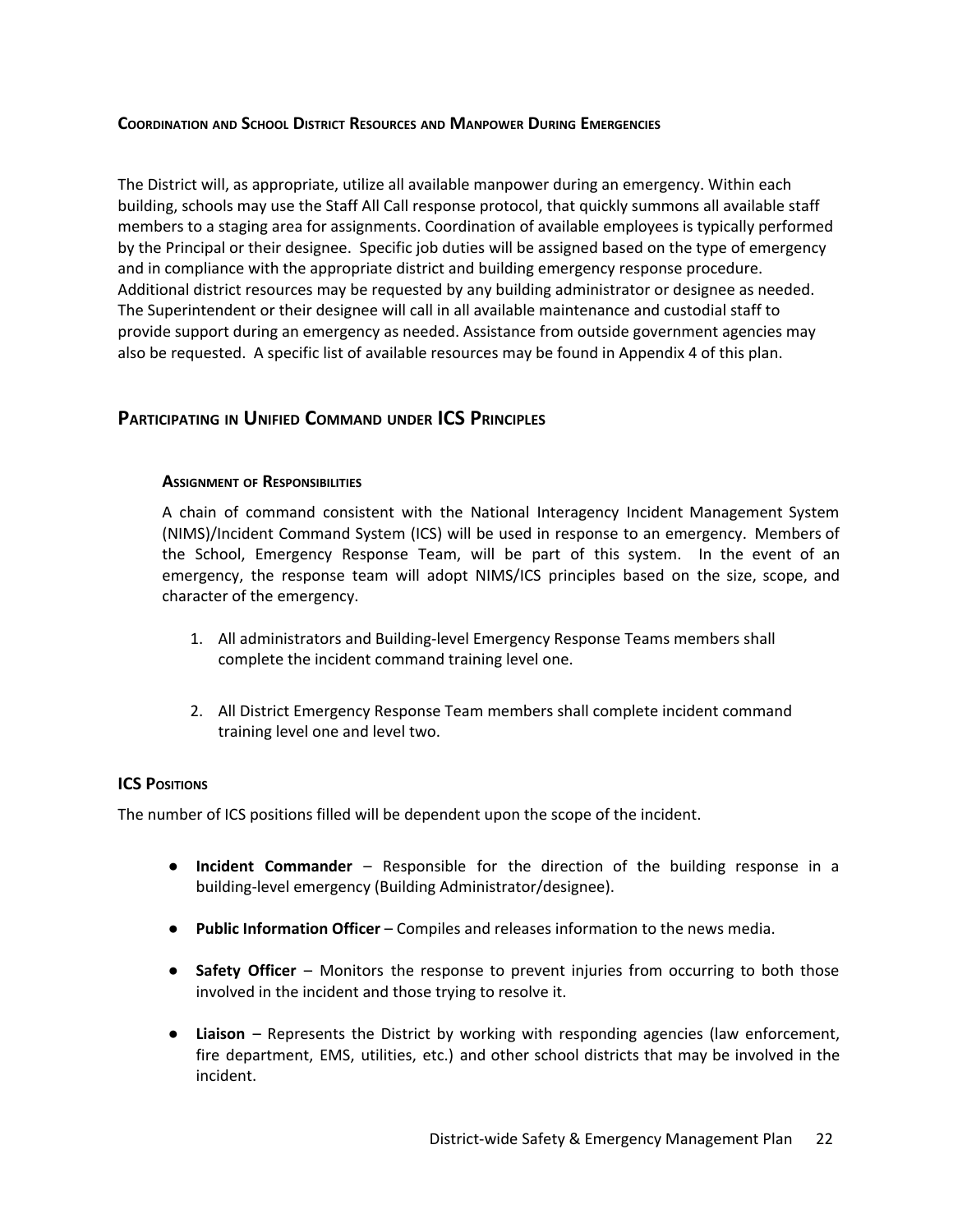- **Incident Log** Keeps a written log of all incident events and updates appropriate command post personnel on significant developments.
- **Operations** responsible for directing the implementation of action plans and strategies for incident resolution.
- **Logistics** Responsible for providing all resources (personnel, equipment, facilities and services) required for incident resolution.
- **Planning/Intelligence** Responsible for collecting, evaluating, and disseminating the information needed to measure the size, scope and seriousness of an incident and to plan a response.
- **Administration/Finance** Responsible for all cost and financial matters related to the incident.

#### **DISTRICT COMMAND POST (DCP):**

Unless otherwise specified, The DCP will be located in the Central Administrative Offices. If necessary, the command post may be moved to an alternate site including the transportation facility and even non-district-owned buildings.

#### **POTENTIAL ICS EMERGENCY SITES:**

| <b>BUILDING:</b>                                                | USES:                                                                                     |
|-----------------------------------------------------------------|-------------------------------------------------------------------------------------------|
| Irvington Union Free School District<br><b>District Offices</b> | <b>Command Center</b><br><b>Public Information Center</b><br><b>Communications Center</b> |
| Irvington High School                                           | Shelter-in-Place<br>Staging Area(s)<br>Alternate Command Center                           |
| Dows Lane Elementary School                                     | Shelter-in-Place<br>Staging Area(s)                                                       |
| Irvington Middle School                                         | Shelter-in-Place<br>Staging Area(s)                                                       |
| Main Street School                                              | Shelter-in-Place<br>Staging Area(s)                                                       |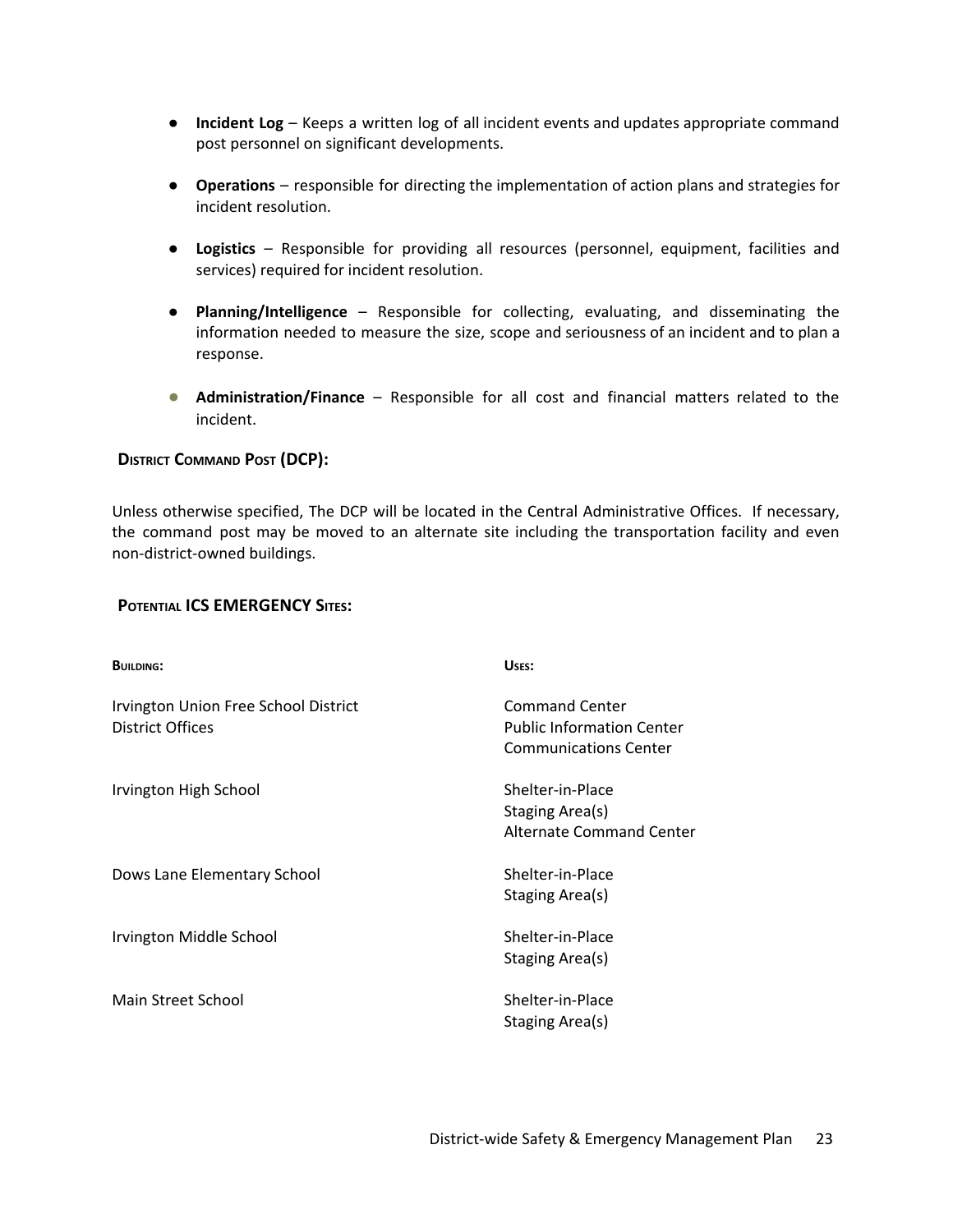## **SECTION IV COMMUNICATION WITH OTHERS**

## **OBTAINING ASSISTANCE DURING EMERGENCIES FROM EMERGENCY SERVICE ORGANIZATIONS AND LOCAL GOVERNMENT AGENCIES**

- 1. The district continues to work closely with local police, fire, EMS, and governmental agencies to obtain assistance during emergencies. Representatives helped in the development of this plan, have assisted in emergency drills, and provided technical assistance. Providers have given approval to the district to rely on local personnel, resources, and facilities in emergency situations.
- 2. The district maintains an updated list of local, county, and state agencies and personnel to contact to obtain assistance. The superintendent or their designee will initiate the contact when needed.

## **OBTAINING ADVICE AND ASSISTANCE FROM LOCAL GOVERNMENT OFFICIALS, INCLUDING THE COUNTY OR CITY OFFICIALS RESPONSIBLE FOR IMPLEMENTATION OF ARTICLE 2-B OF THE EXECUTIVE LAW**

- 1. The district maintains an updated list of local and county emergency organizations, agencies, and government officials responsible for implementation of Article 2-B of the Executive Law. The superintendent and their designee will initiate the contact when needed.
- 2. The key officials in local government that can help to develop plans and assist in emergency situations as listed in emergency situations are listed in Appendix 4. Key government agencies are listed below:
	- 1. Irvington Police Department
	- 2. Irvington Fire Department
	- 3. Irvington Volunteer Ambulance
	- 4. Westchester County OEM
	- 5. Westchester County Police Department
	- 6. New York State Police
	- 7. Red Cross

## CONTACTING PARENTS, GUARDIANS OR PERSONS IN PARENTAL RELATION TO THE STUDENTS OF THE **DISTRICT IN THE EVENT OF <sup>A</sup> VIOLENT INCIDENT OR AN EARLY DISMISSAL**

In the event of violent incidents or crises, or an early dismissal of students, every effort will be made to notify parents. As soon as practical, the Superintendent or their designee shall activate the emergency notification system that will provide relevant information. Parental notification procedures for a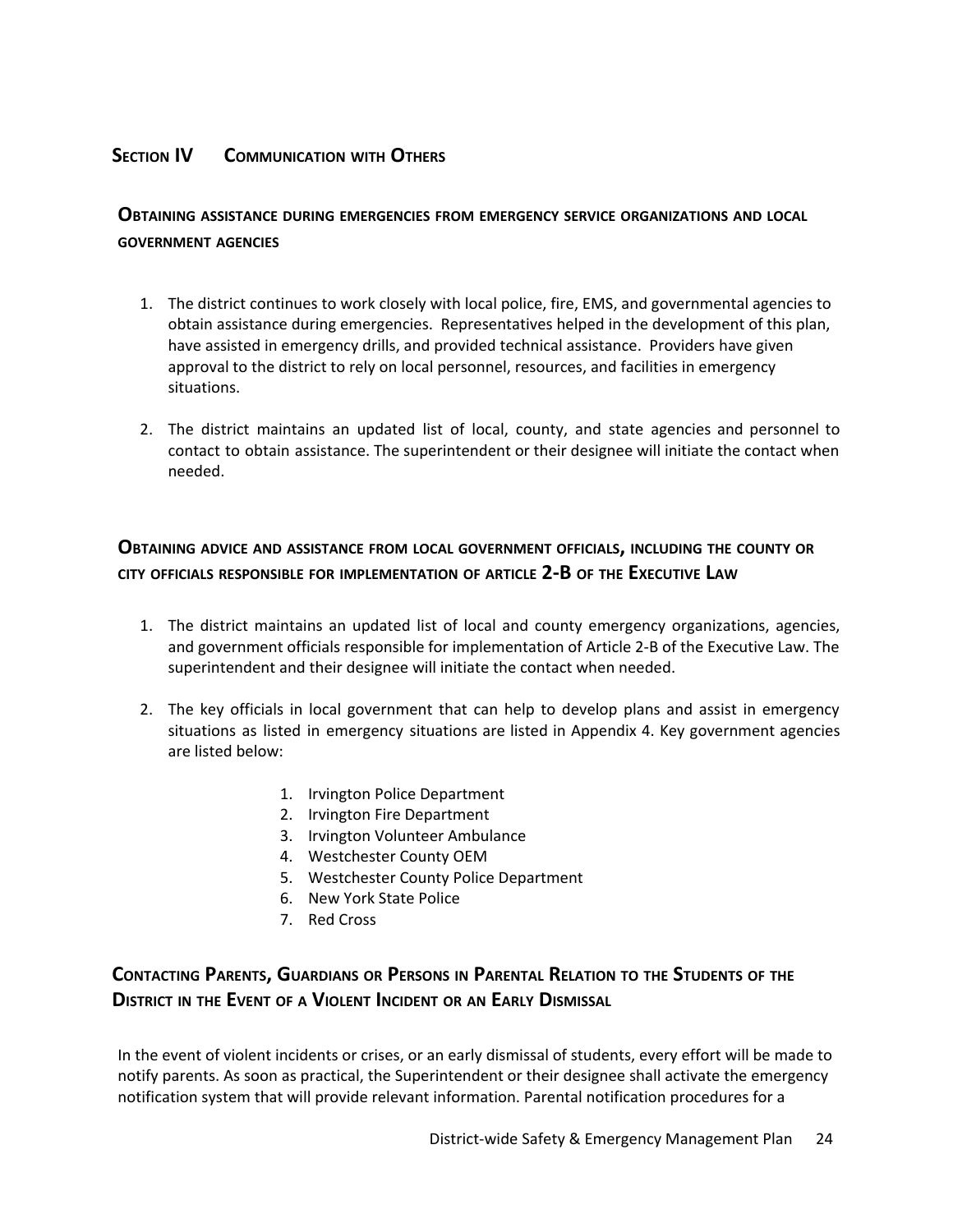student involved in disciplinary situations shall be consistent with the Code of Conduct and New York State law, and shall be presented clearly and concisely to staff and students each year.

When a student is involved in any violent situation, or an implied or direct threat of violence by such student against themselves, including suicide, parent or guardian shall be contacted as soon as practicable. Administration shall utilize school mental health resources when necessary.

It is the responsibility of all parents and guardians to ensure that emergency contact information for students is always up-to-date and complete.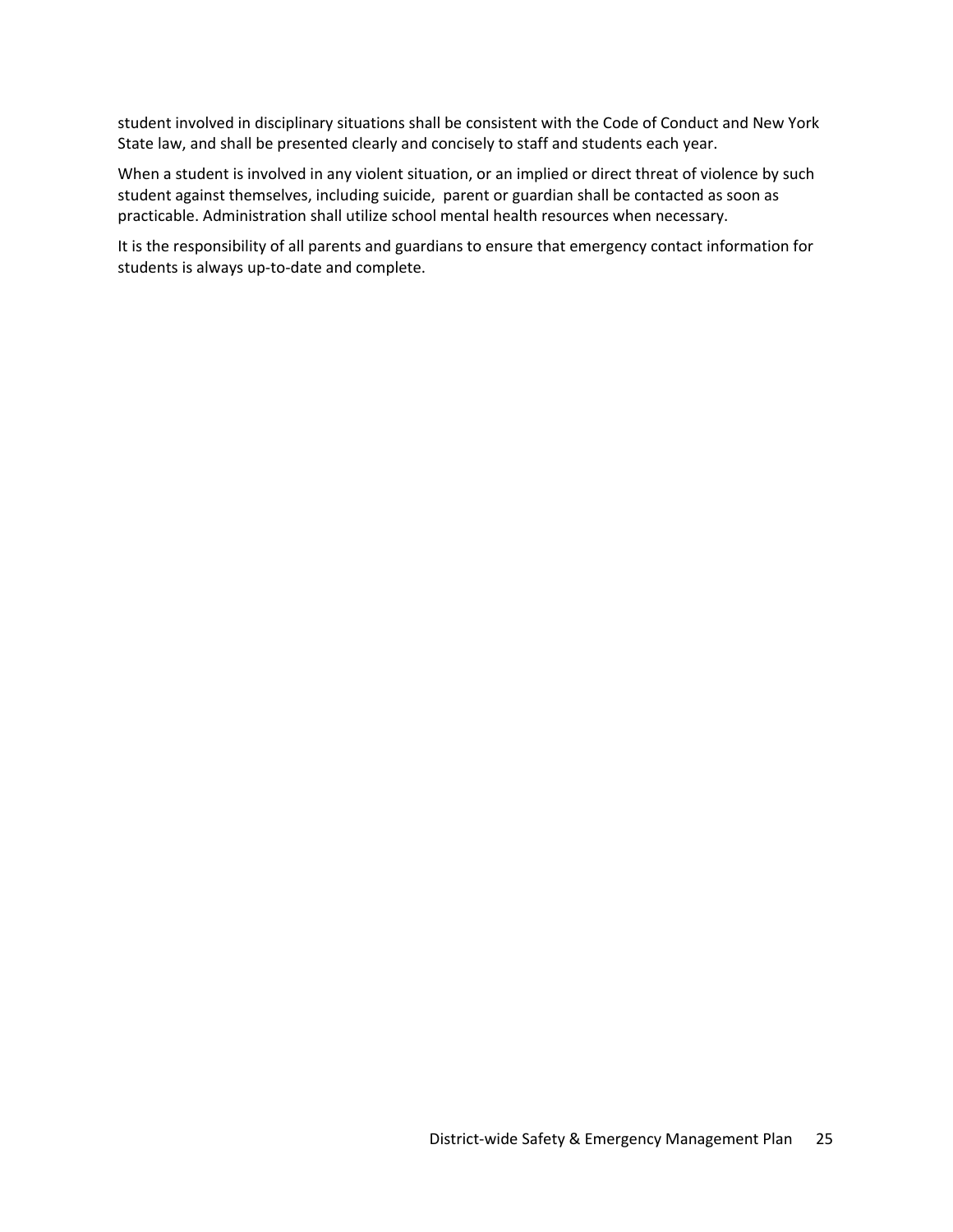## **SECTION V RECOVERY**

#### **DISTRICT SUPPORT FOR BUILDINGS**

When the Chief Emergency Officer is notified that an emergency exists, he/she will respond accordingly.

Members of the District Safety Team will assist as needed either at their respective Building Command Posts or by responding where directed by the Incident Commander(s). The District Safety Team will assign such other personnel as deemed necessary to meet the needs of the situation.

The District Safety Team members will remain at their assigned posts until the Incident Commander(s) has determined that the emergency is over, or it is unsafe, or no longer necessary to remain, or need to relocate.

Should the incident involve a single building, at the discretion of the District Safety Team leader in consultation with that building's administrators and Building Emergency Response Team (BERT), other school buildings may be called to support the Building Emergency Response Team in that building.

Should the incident involve multiple buildings, at the discretion of the District Safety Team leader, in consultation with building administrators, additional mental health support from the County Crisis Team and local area hospitals may be solicited to support the Emergency Response Teams in the affected building(s).

In any case, a "debriefing", or post-incident analysis, will be facilitated by the District Safety Team. This process will include a review of the actual incident, the Team's response to the incident, and post-traumatic incident debriefing.

District clinicians (or, mental health professionals from outside agencies if they have been involved) will provide ongoing as-needed support to the Team members, and will monitor post-traumatic stress symptoms in team members. As appropriate, team members may be provided with a referral to EAP and/or with information regarding private mental health providers in the area.

Principal(s) are expected to consult with the District Public Information Officer in composing letters to parents following any emergency. The District's Public Information Officer will assist in sending mass communication messages to affected groups. The District's Liaison Officer will communicate with outside agencies, such as the County Health Department, to provide necessary services following any emergency.

#### **DISASTER MENTAL HEALTH SERVICES**

The Superintendent or designee will communicate with outside agencies, such as the County Health Department, to provide necessary mental health services following any emergency. District mental health providers may be temporarily reassigned to assist in the recovery process.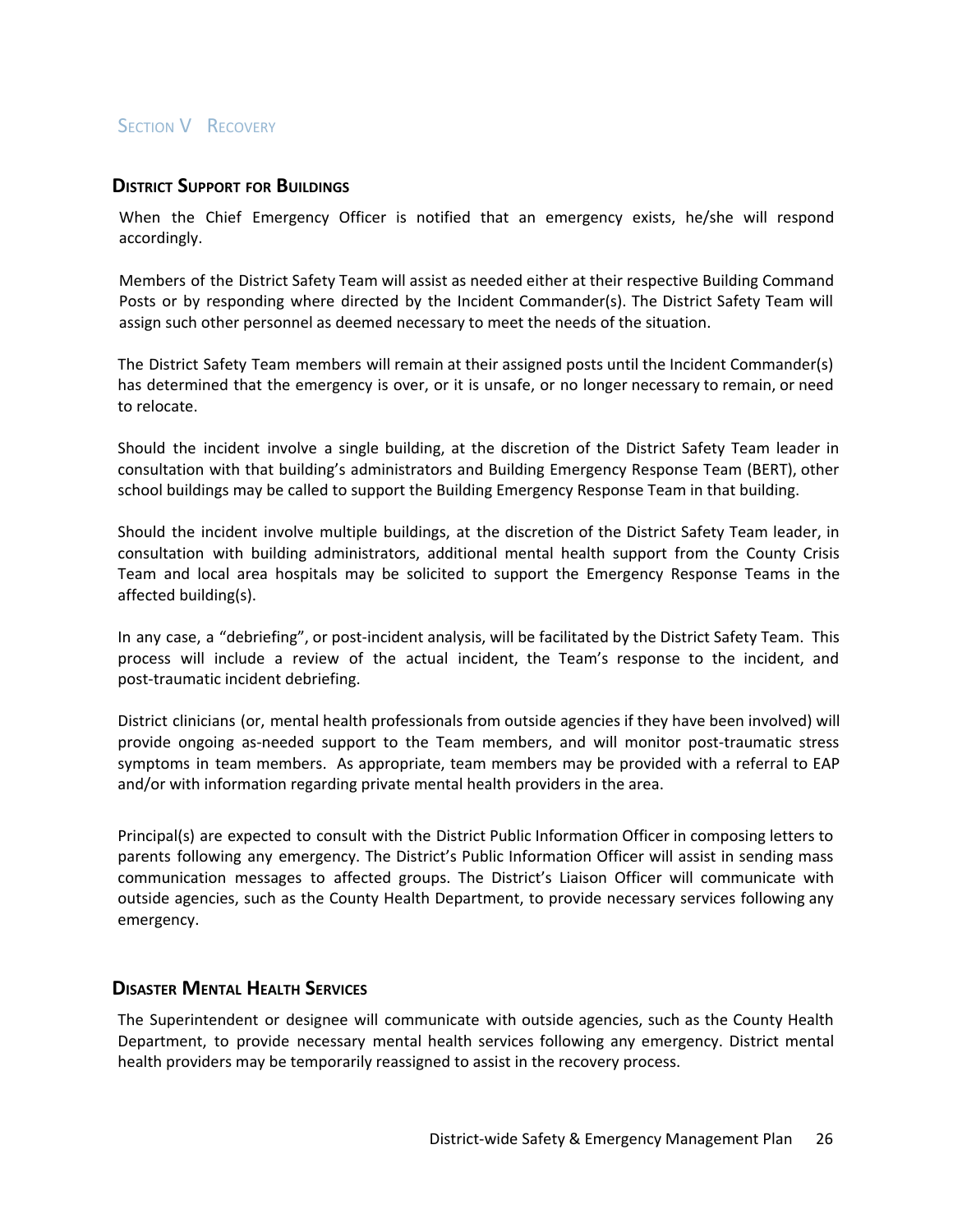## APPENDIX 1 - LISTING OF SCHOOL BUILDINGS

#### **DISTRICT OFFICE**

6 Dows Lane Irvington, NY 10533 Phone: 914-591-8500

#### **IRVINGTON HIGH SCHOOL**

40 North Broadway Irvington, NY 10533 Phone: 914-269-5412

## **DOWS LANE ELEMENTARY SCHOOL**

6 Dows Lane Irvington, NY 10533 Phone: 914-591-6012

#### **IRVINGTON MIDDLE SCHOOL**

40 North Broadway Irvington, NY 10533 Phone: 914-269-5312

#### **MAIN STREET SCHOOL**

101 Main Street Irvington, NY 10533 Phone: 914-591-1961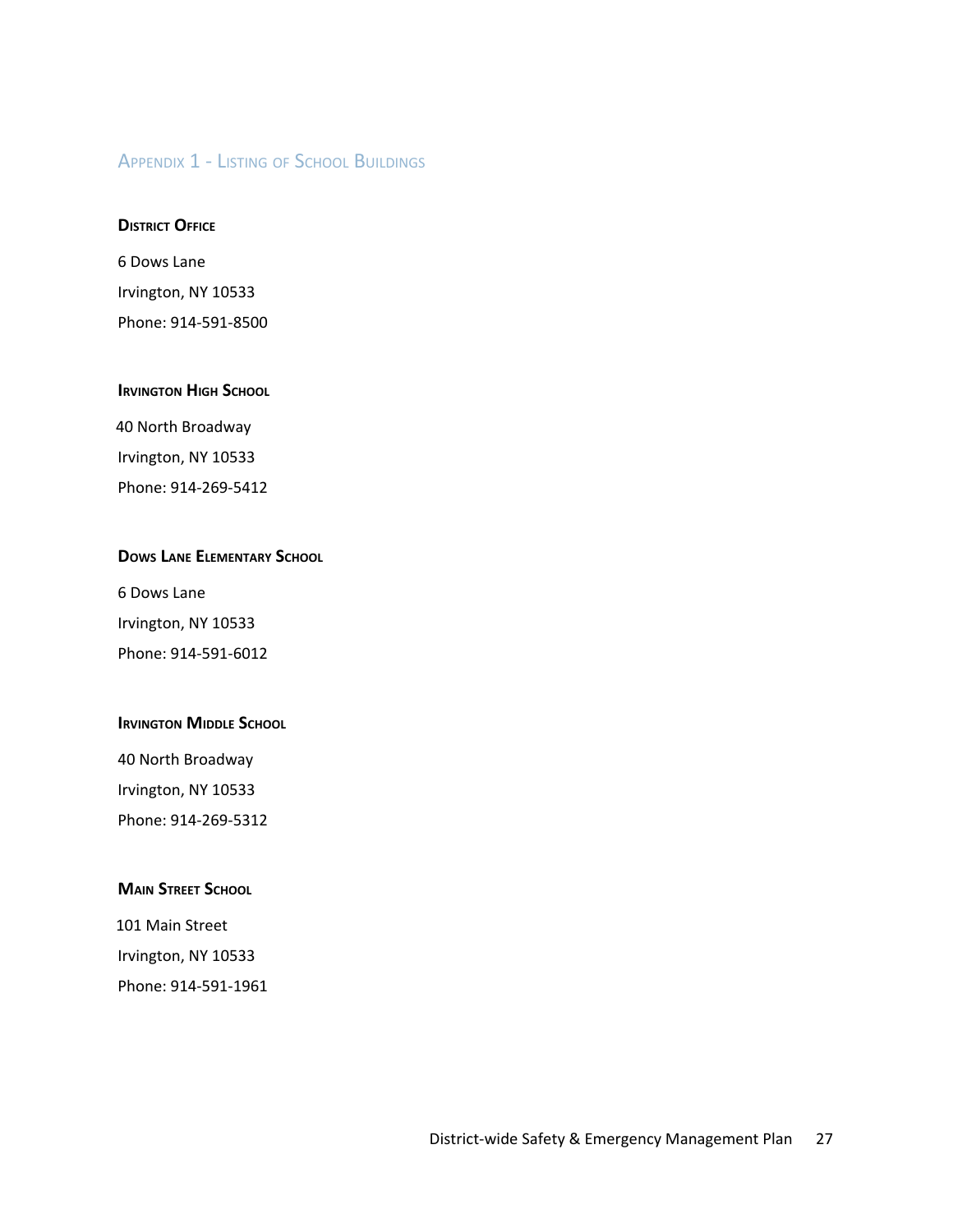## APPENDIX 2 – BUILDING-LEVEL EMERGENCY RESPONSE PLANS

Due to the sensitive safety and security information contained in each Building-level Emergency Response Plan, these plans are confidential and not available for public dissemination. Copies of plans are maintained at each school building and the District office.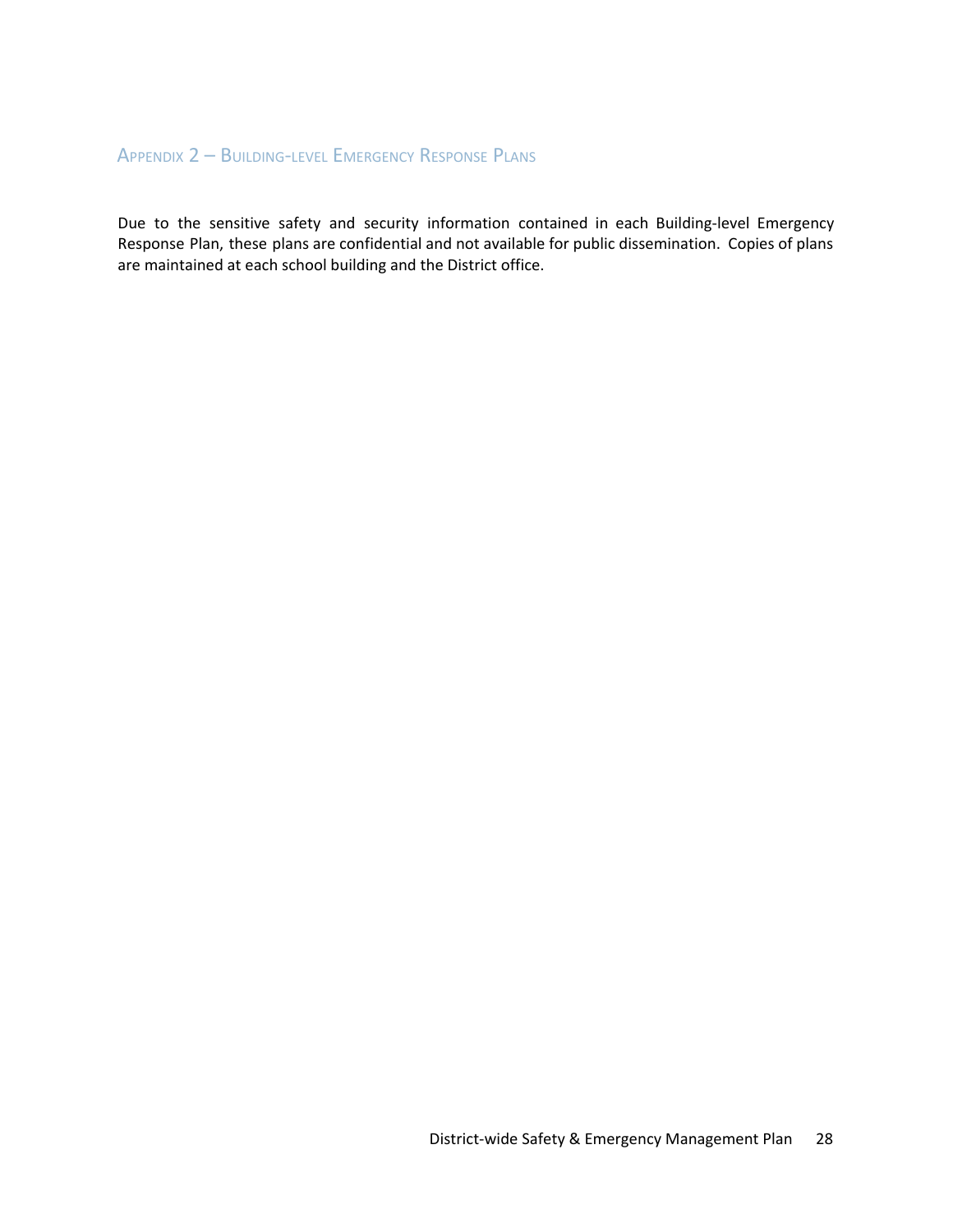## **APPENDIX 3 – MEMORANDA OF UNDERSTANDING**

Any applicable Memoranda of Understanding relevant to implementation of the District-wide and Building-level Emergency Response Plans are on file in the district office.